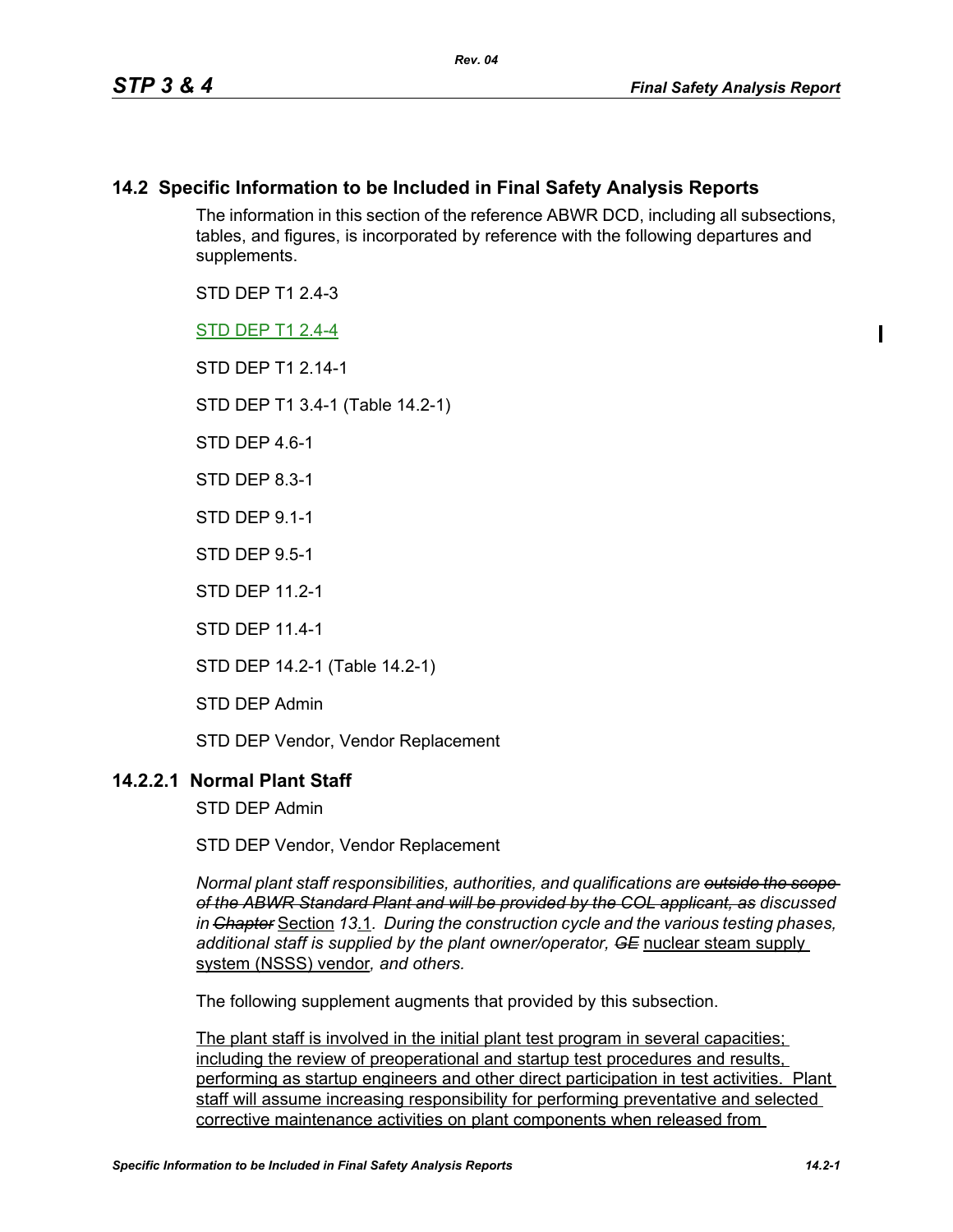construction to the Startup Organization. Plant staff will be assigned to assist startup test engineers in performing tests and in operating permanent plant equipment which has been released from construction to the Startup Organization. Plant Operations directs the fuel loading and is responsible for the operation of the plant during initial startup testing. The duties and responsibilities of key plant staff are described in the STP Units 3 & 4 Startup Administrative Manual.

## **14.2.2.2 Startup Group**

STD DEP Vendor, Vendor Replacement

*It is likely that the startup group will also include an augmented staff of individuals from other concerned parties such as the NSSS vendor (GE), the architect-engineer, and the plant constructor. The normal plant staff will be included in as many aspects of the test programs as is practicable considering their normal duties in the operation and maintenance of the plant.*

### **14.2.2.3** *General Electric Company* **Nuclear Steam Supply System (NSSS) Vendor**

*The General Electric Company (GE)* NSSS vendor *is the supplier of the boiling water reactor (BWR) nuclear steam supply system (NSSS) and is responsible for generic and specific BWR designs. During the construction and testing phases of the plant cycle, GE* NSSS vendor *personnel are onsite to offer consultation and technical direction with regard to GE* NSSS vendor-*supplied systems and equipment. The GE* NSSS vendor *resident site manager is responsible for all GE* NSSS vendor-*supplied equipment disposition and, as the senior NSSS vendor representative onsite, is the official site spokesman for GE* the NSSS vendor*. He coordinates with the plant owner's normal and augmented plant staff for the performance of his duties, which include:*

- *(1) Reviewing and approving all test procedures, changes to test procedures, and test results for equipment and systems within the GE* NSSS vendor *scope of supply*
- *(2) Providing technical direction to the station staff*
- *(3) Managing the activities of the GE* NSSS vendor *site personnel in providing technical direction to shift personnel in the testing and operation of GE* NSSS vendor*-supplied systems*
- *(4) Liaison between the site and the GE San Jose* NSSS vendor *home office to provide rapid and effective solutions for problems which cannot be solved onsite*
- *(5) Participating as a member of the Startup Coordinating Group (SCG) [Note: The official designation of this group may differ for the plant owner/operator referencing the ABWR Standard Plant design and SCG is used throughout this dicussion for illustrative purposes only.]*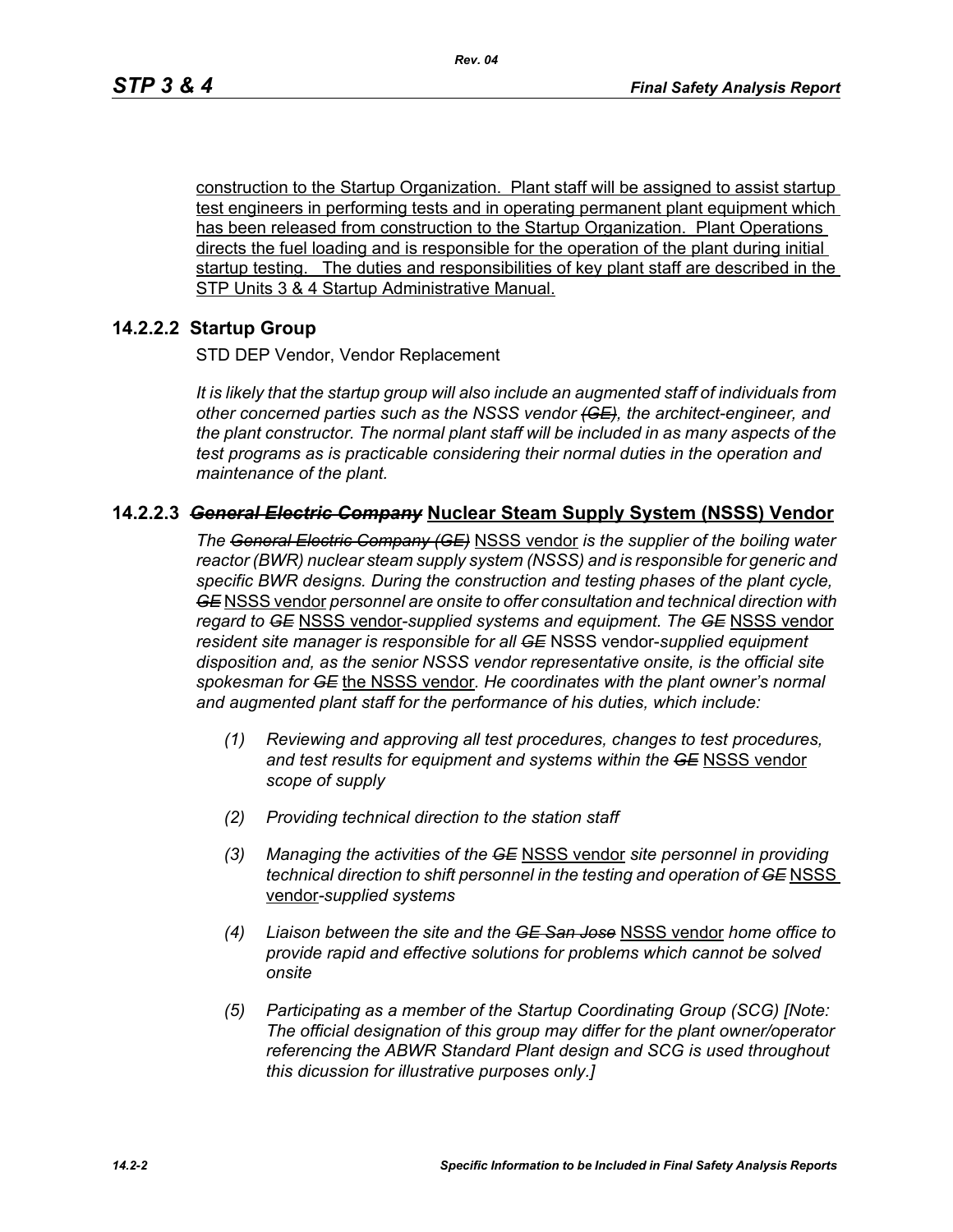## **14.2.2.5 Interrelationships and Interfaces**

*Effective coordination between the various site organizations involved in the test program is achieved through the SCG, which is composed of representatives of the plant owner/operator, GE* NSSS vendor*, and others. The duties of the SCG are to review and approve project testing schedules and to effect timely changes to construction or testing in order to facilitate execution of the preoperational and initial startup test programs.*

### **14.2.3 Test Procedures**

*Specifically, GE* the NSSS vendor *will provide the COL applicant with scoping documents (i.e., preoperational and startup test specifications) containing testing objectives and acceptance criteria applicable to its scope of design responsibility.*

### **14.2.5 Review, Evaluation, and Approval of Test Results**

*Individual test results are evaluated and reviewed by cognizant members of the startup group. Test exceptions or acceptance criteria violations are communicated to the affected and responsible organizations who will help resolve the issues by suggesting corrective actions, design modifications, and retests. GE* The NSSS vendor *and others outside the plant staff organization, as appropriate, will have the opportunity to review the results for conformance to predictions and expectations.*

## **14.2.7 Conformance of Test Program with Regulatory Guides**

STD DEP 9.5-1

*The NRC Regulatory Guides listed below were used in the development of the initial test program and the applicable tests comply with these guides except as noted. The applicable revisions of the regulatory guides listed below can be found in Table 1.8-20.*

*(10) Regulatory Guide 1.108—"Periodic Testing of Diesel Generators Used as Onsite Electric Power Systems at Nuclear Power Plants."* Regulatory Guide 1.9—"Selection, Design, Qualification, and Testing of Emergency Diesel Generator Units Used As Class 1E Onsite Electric Power Systems at Nuclear Power Plants."

### **14.2.8 Utilization of Reactor Operating and Testing Experience in the Development of Test Program**

STD DEP Vendor, Vendor Replacement

*Since every reactor/plant in a GE BWR product line is an evolutionary development of the previous plant in the product line (and each product line is an evolutionary development from the previous product line), it is evident that the ABWR plants have the benefits of experience acquired with the successful and safe startup of more than 30 previous BWR/1–6* and ABWR *plants. The operational experience and knowledge gained from these plants and other reactor types has been factored into the design and test specifications of GE* NSSS vendor*-supplied systems and equipment that will be demonstrated during the preoperational and startup test programs.*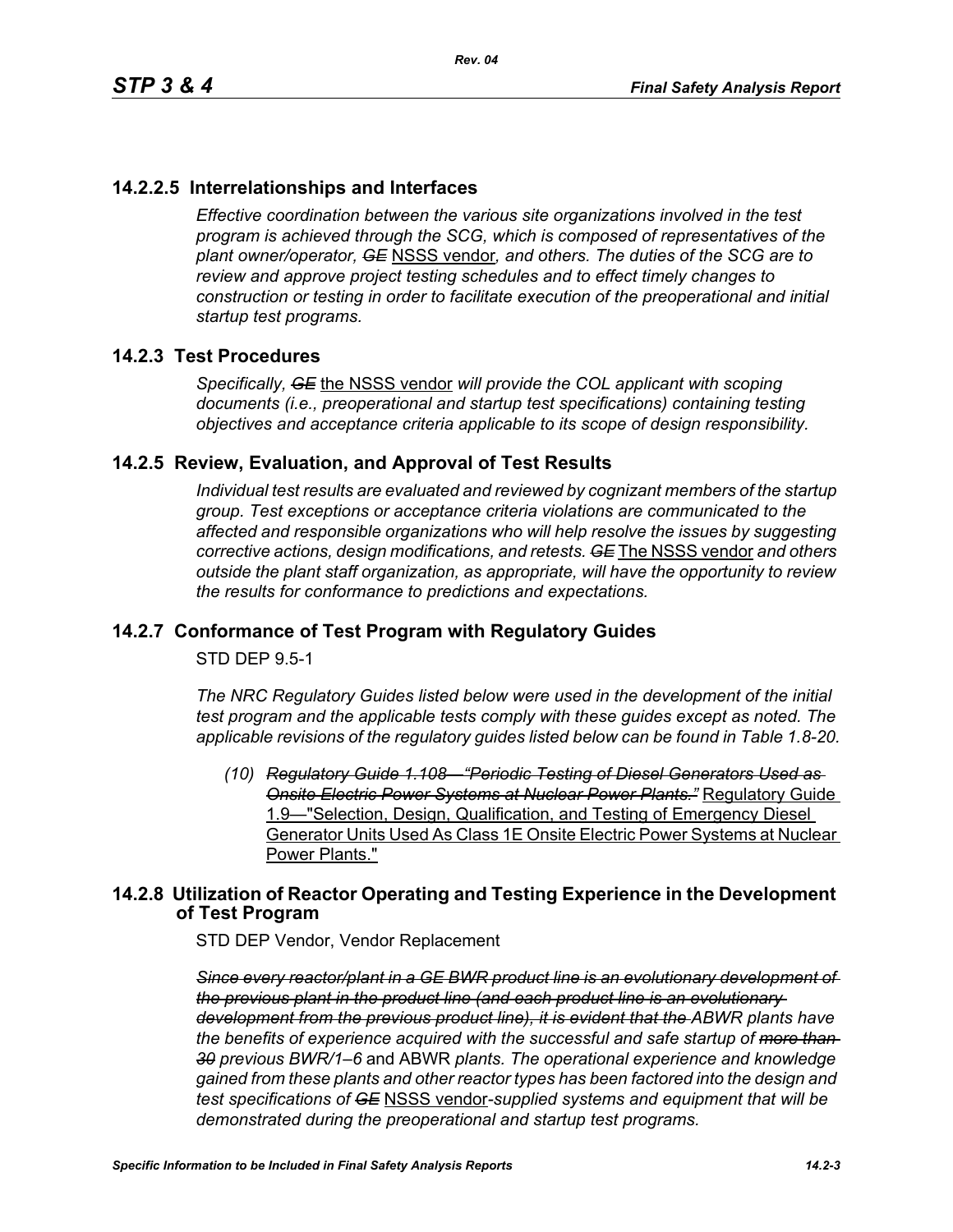## **14.2.11 Test Program Schedule**

The following supplement addresses the COL License Information Item contained within the text of this subsection

The schedule, relative to the initial fuel load date, for conducting each major phase of the initial test program, including the timetable for generation, review and approval of procedures, testing and analysis of results will be provided to the NRC 6 months prior to commencement of the initial test program. (COM 14.2-1)

## **14.2.12 Individual Test Descriptions**

### **14.2.12.1 Preoperational Test Procedures**

STD DEP Vendor, Vendor Replacement

*Specific testing to be performed and the applicable acceptance criteria for each preoperational test will be documented in detailed test procedures to be made available to the NRC approximately 60 days prior to their intended use. Preoperational testing will be in accordance with the detailed system specifications and associated equipment specifications for equipment in those systems (provided as part of scoping documents to be supplied by GE* the NSSS vendor *and others as described in Subsection 14.2.3).*

#### **14.2.12.1.2 Reactor Recirculation System Preoperational Test**

The following supplement augments that provided by this subsection.

For STP 3 & 4 reactor internals testing requirements reference Tier 2 Subsections 3.9.2.3 and 3.9.2.4.

## **14.2.12.1.3 Recirculation Flow Control System Preoperational Test**

STD DEP T1 3.4-1

*(2) Prerequisites*

*The construction tests have been successfully completed, and the SCG has reviewed the test procedure and approved the initiation of testing. The following systems* and functions *shall be available, as needed, to support the specified testing and the corresponding system configurations: Reactor Recirculation System, Feedwater Control System, Steam Bypass and Pressure Control System, Electric Power Distribution*  **System/instrumentation and control power supply, Process Computer Plant** Information and Control *System* Plant Computer Functions, *Reactor Water Cleanup System, CRD System, RCIS, Neutron Monitoring System, Automatic Power Regulator System, Condensate and Feedwater System and Reactor Protection System.*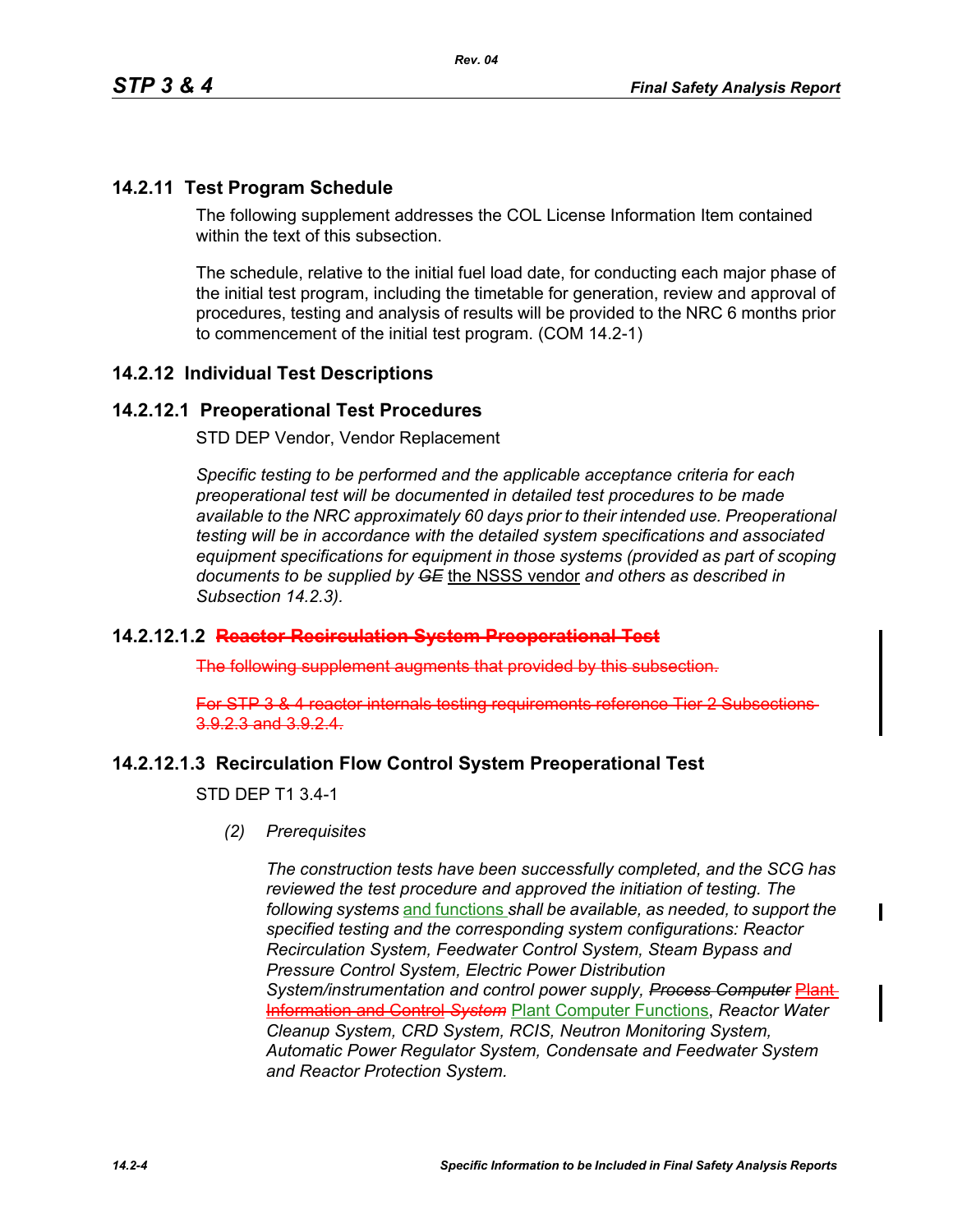## **14.2.12.1.4 Feedwater Control System Preoperational Test**

*(2) Prerequisites*

*Appropriate instrumentation and control power supply, Turbine Control System, Reactor Recirculation Flow Control System, Condensate and Feedwater System, Process Computer* Plant Information and Control *System* Plant Computer Functions*, Reactor Water Cleanup System, RCIC System,*  and *Nuclear Boiler System and Multiplexing System shall be available and operational to support the performance of this test.*

## **14.2.12.1.8 Residual Heat Removal System Preoperational Test**

### STD DEP T1 2.4-4

*(2) Prerequisites*

*Reactor Building Cooling Water System, Instrument Air System, Fuel Pool Cooling and Cleanup System, Leak Detection System, RCIC System, Suppression Pool Water System, Nuclear Boiler System, Process Computer*  **System, Electric Power Distribution System, Process Computer Plant** Information and Control *System* Plant Computer Functions *and other required interfacing systems shall be available, as needed, to support the specified testing and the appropriate system configurations. Additionally, RHR pump suctionline shall be installed with a 50% plugged temporary strainer throughout the test.*

## **14.2.12.1.9 Reactor Core Isolation Cooling System Preoperational Test**

STD DFP T1 2 4-3

*(3) General Test Methods and Acceptance Criteria*

*The RCIC turbine shall be tested in accordance with the manufacturer's recommendations. Usually this involves the turbine first being tested while disconnected from and then while coupled to the pump.* 

- *(f) Satisfactory performance of the RCIC System during the following modes of operation. This test shall be performed using temporary steam supply, equipment, piping and instrumentation as necessary for the test:*
	- *(iv) Turbine quick start in response to the simulated automatic initiation signal with suction from the condensate storage pool and discharge via test return line to the condensate storage* suppression *pool. This test shall demonstrate proper system flow rate and time to rated flow and no malfunction in the system.*
- *(k) Proper operation of the barometric condenser condensate pump and vacuum pump.*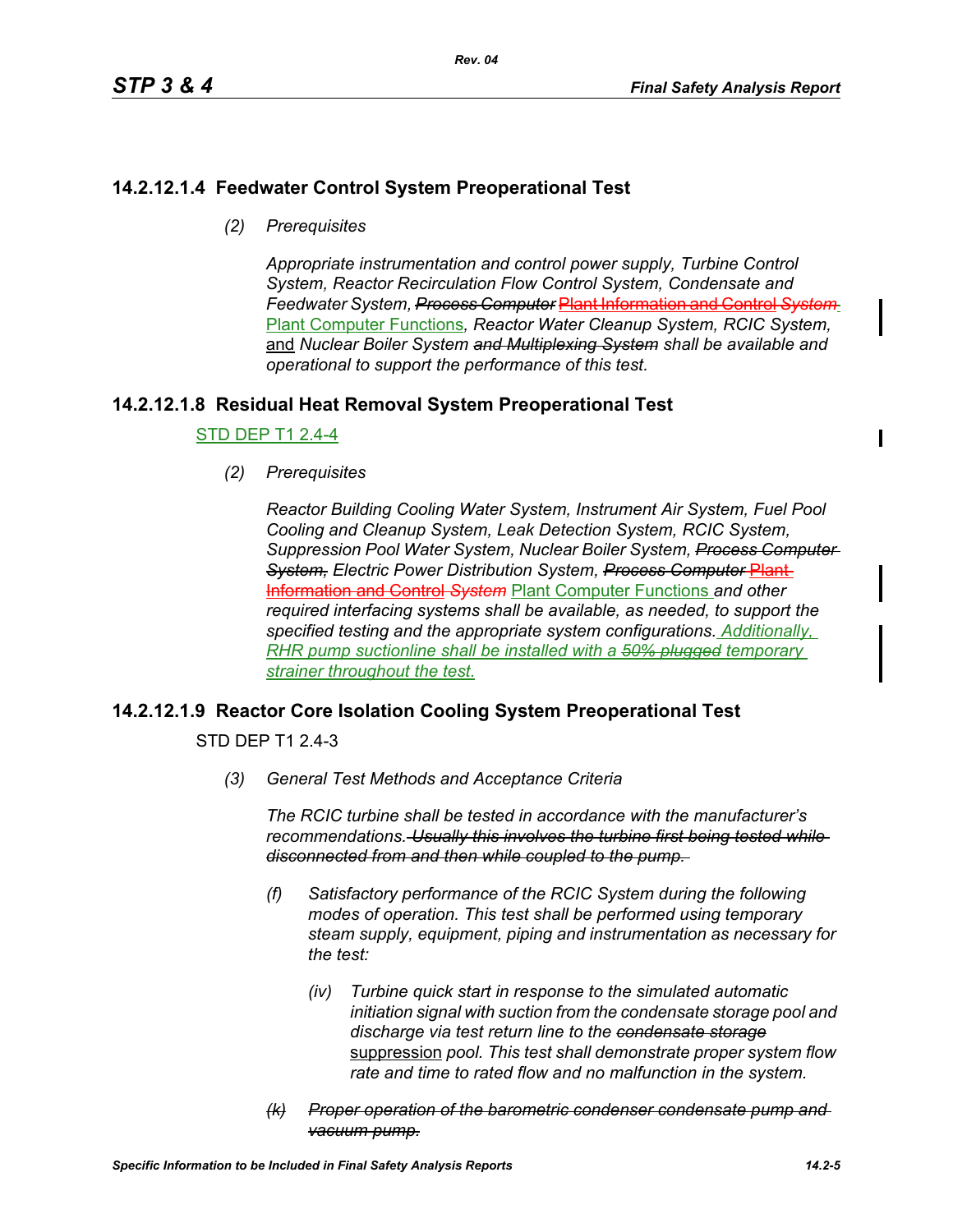# **14.2.12.1.10 High Pressure Core Flooder System Preoperational Test** STD DEP T1 2.4-4

### *(2) Prerequisites*

*The construction tests have been successfully completed, and the SCG has reviewed the test procedure and approved the initiation of testing. A temporary strainer shall be installed with 50% plugged in the pump suction throughout this test.*

## **14.2.12.1.11 Safety System Logic and Control Preoperational Test**

STD DEP T1 3.4-1

*(2) Prerequisites*

**The process computer Plant Information and Control System Plant Computer** Functions *shall be available for displaying and logging, as required, the SSLC supplied parameters and fault identification and bypass status signals. Additionally, a dedicated diagnostic instrument surveillance test controller (STC)* equipment *shall be available and used as an aid in performing SSLC functional logic testing, including trip, initiation, and interlock logic.*

*(3) General Test Methods and Acceptance Criteria*

*The SSLC integrates the automatic decision making and trip logic functions associated with the safety action of several of the plants' safety-related systems. Such systems include the RPS, HPCF, RHR, RCIC, LDIS, and ADS. The SSLC is not so much a system itself, but is instead an assembly of the above mentioned safety-related systems signal processors designed and grouped for optimum reliability, availability and operability. The SSLC, therefore, shall be adequately tested during the preoperational phase testing of the associated systems, including the integrated LOPP/LOCA test. Provided the construction testing and the associated system preoperational testing has been successfully completed, as it related to proper operation of the SSLC, no specific additional testing should be necessary.*

*Operability of the SSLC functional logic from sensor input to driven equipment actuation shall be demonstrated during a series of overlap testing. This test shall demonstrate that the SSLC operates correctly as specified in Subsection 7.1.2.1.6 and applicable SSLC design and testing specification through the following testing:*

- *(a) Reactor Protection System (RPS)/MSIV Tests*
	- *(i) Setpoint validation (RMU to DTM), using input simulation and automatic self-test feature*
	- *(ii) Trip logic test of TLU* TLF*, using input simulation and automatic self-test feature*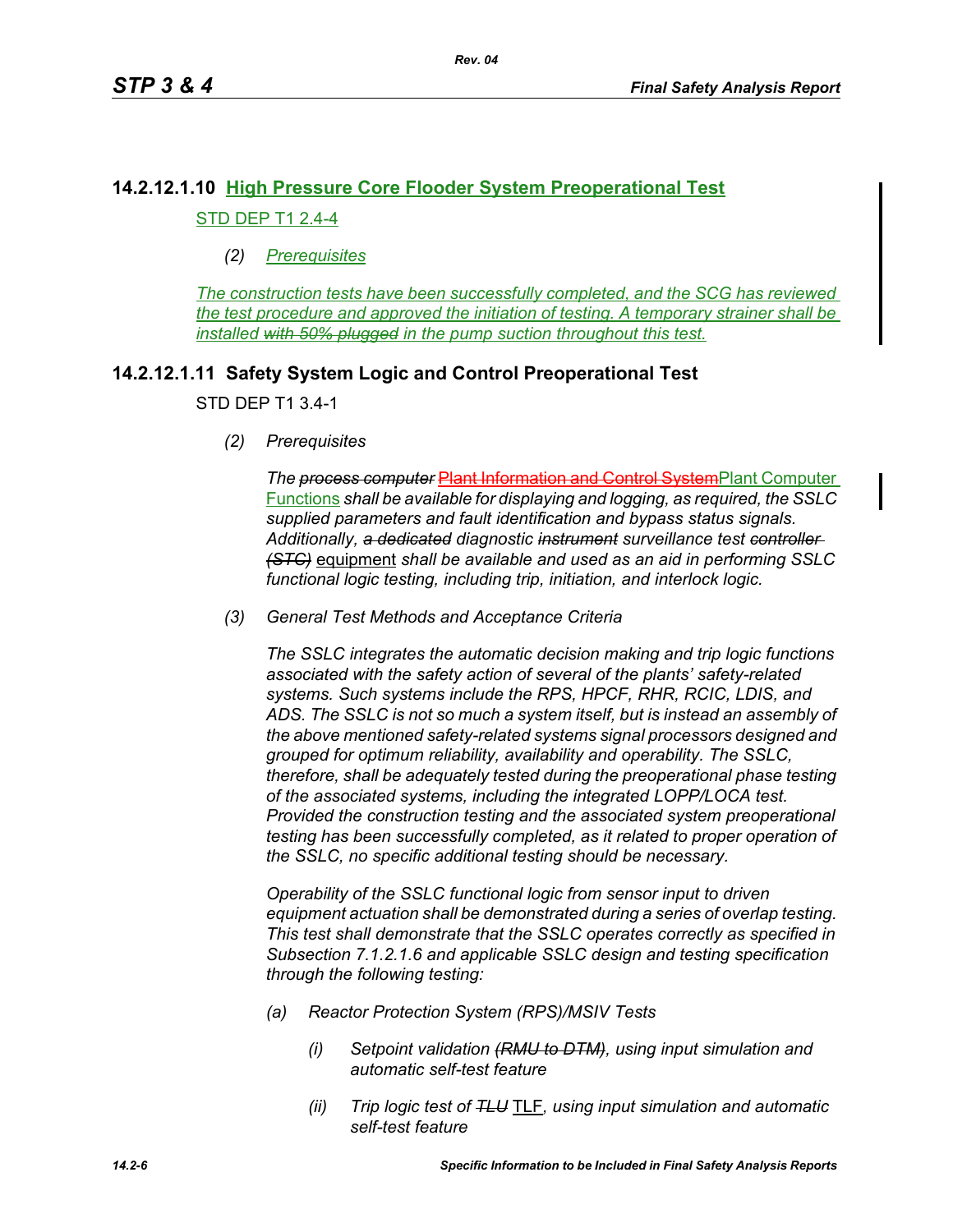- *(iii) Divisional RPS trip test, by manually actuating divisional trip test switch*
- *(iv) Manual Scram Test (RPS), by actuating manual scram switches*
- *(v) MSIV test close, by manually operating test close switches*
- *(vi) Divisional MSIV isolation test, by manually actuating divisional isolation test switches*
- *(b) Engineered Safety Features (ESF) Actuation System Tests*

*Rev. 04*

- *(i) Setpoint validation, using input simulation and automatic self-test feature*
- *(ii) Trip logic test of SLU* SLF*, using input simulation and automatic self-test feature*
- *(iii) Equipment operation, using input simulation or manual*
- *(c) Acceptability of the SSLC bypass functions, including division-ofsensor bypass and division-out-of-service bypass as specified by the appropriate SSLC system design specifications*
- *(d) Capability of the automatic self-test feature in verifying proper operation of the functional logic of each SSLC logic processor*
- *(e) Proper operation of fail-safe (de-energize-to-operate) design feature of SSLC upon loss of AC or DC power as described by the appropriate design specification*
- *(f) Correct functioning of the digital trip module (DTM)* function (DTF)*, trip logic unit (TLU)* function (TLF) *or safety system logic unit (SLU)* function (SLF) *in SSLC signal processing as described by the appropriate design-specification.*
- *(g) Proper annunciator action for trip of any channel, including annunciation display and reset functions.*

## **14.2.12.1.12** *Multiplexing System* **Data Communication Function Preoperational Test**

#### STD DEP T1 3.4-1

*(1) Purpose*

*To verify proper functioning of the plant multiplexing system* data communications*, including both essential and nonessential (EMS and NEMS) subsystems* functions*.*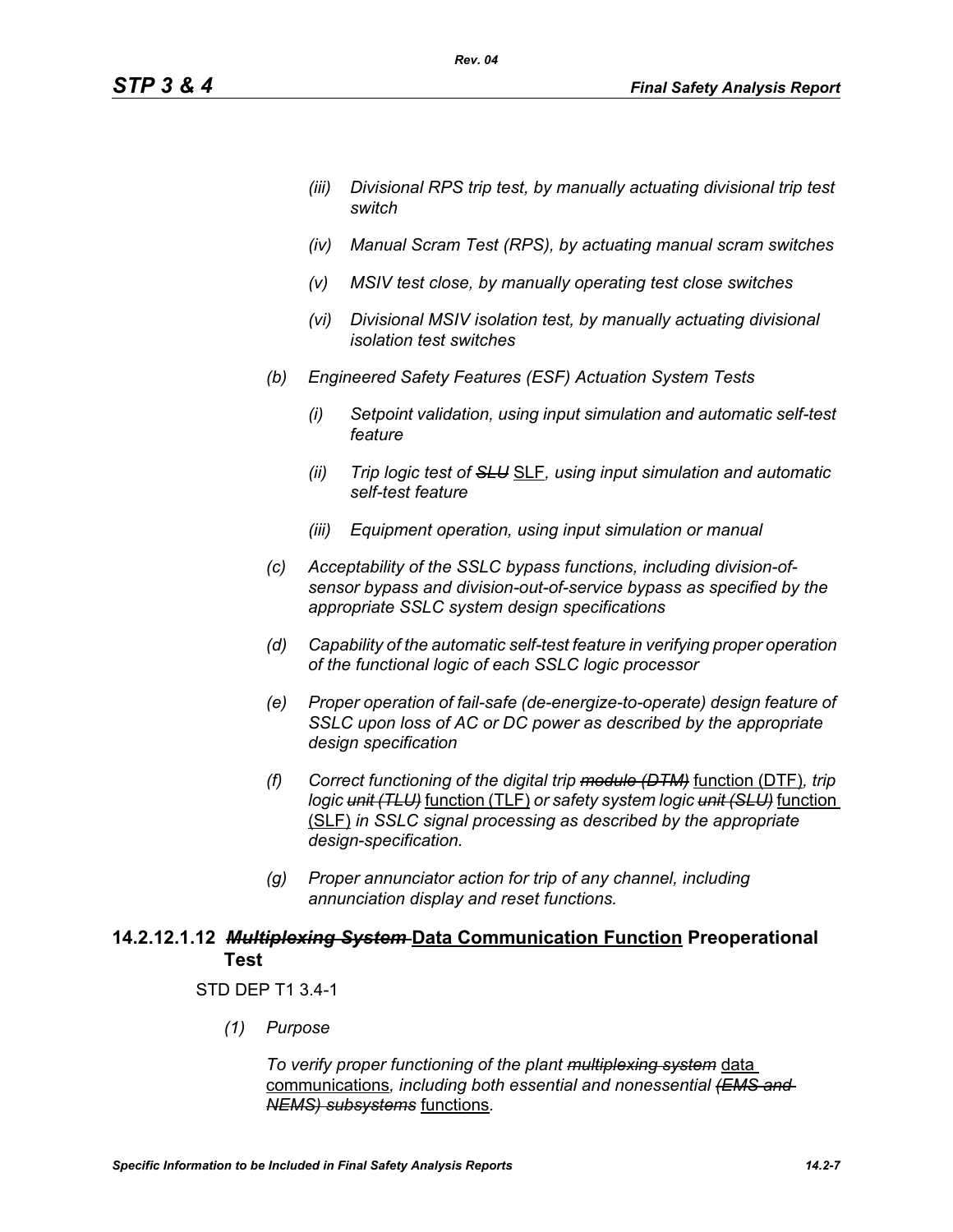### *(2) Prerequisites*

*The construction test have been successfully completed, and the SCG has reviewed the test procedure and approved the initiation of testing. The power supply, logic units (SSLC), and other component*s *(MCU, RMU, CMU) associated with the essential and non-essential multiplexing systems* data communications function *shall be operable. The interfacing systems' actuators, alarms, and displays which receive the processed control signals from the essential and non-essential multiplexing systems shall be operational. The data acquisition and communication software required to support the essential and non-essential multiplexing system* data communication *functions shall be available.*

#### *(3) General Test Method and Acceptance Criteria*

*Since this system* function provides the *is the primary communication interface between the various plant systems, it shall be adequately tested during the preoperational phase testing performed on those interconnected systems. The integrated hardware/software testing shall check the system functional performance and interface requirements as specified in the nonessential multiplexing system (NEMS) and essential multiplexing system (EMS) design specifications. The verification and validation (V&V) tests are performed to check the input signal coming from appropriately assigned input point and the output signal to the appropriately assigned signal points. This*  **testing shall also check test the Remote Digital Logic Controller (RDLC)** Function and fail-safe functions of both the sending system (input point) and receiving system (output point). *function of the redundant multiplexing system and the fail-safe function of both systems.* redundant data communication functions and their fail-safe function. *The capability of both warm and cold starts upon power interruption and automatic self-test function of the systems shall also be demonstrated to meet the design requirements. Additionally, after the above verification, the validated essential multiplexing system shall be checked for final validation during integrated EMS/SSLC testing as part of the SSLC preoperational test (Subsection 14.2.12.1.11). Testing shall include confirmation of every multiplexed sensor signal for accuracy, and functional requirements of control, interlock or display as specified in the documents of the system*s *integrated within the SSLC* or PICS*.*

## **14.2.12.1.13 Leak Detection and Isolation System Preoperational Test**

STD DEP T1 2.14-1

- *(2) Prerequisites*
	- *(k) Other auxiliary systems (e.g., PRM, RD, RCW, HNCW, HVAC, ACS, FCS, SPCU, etc.) associated with the LDS functions*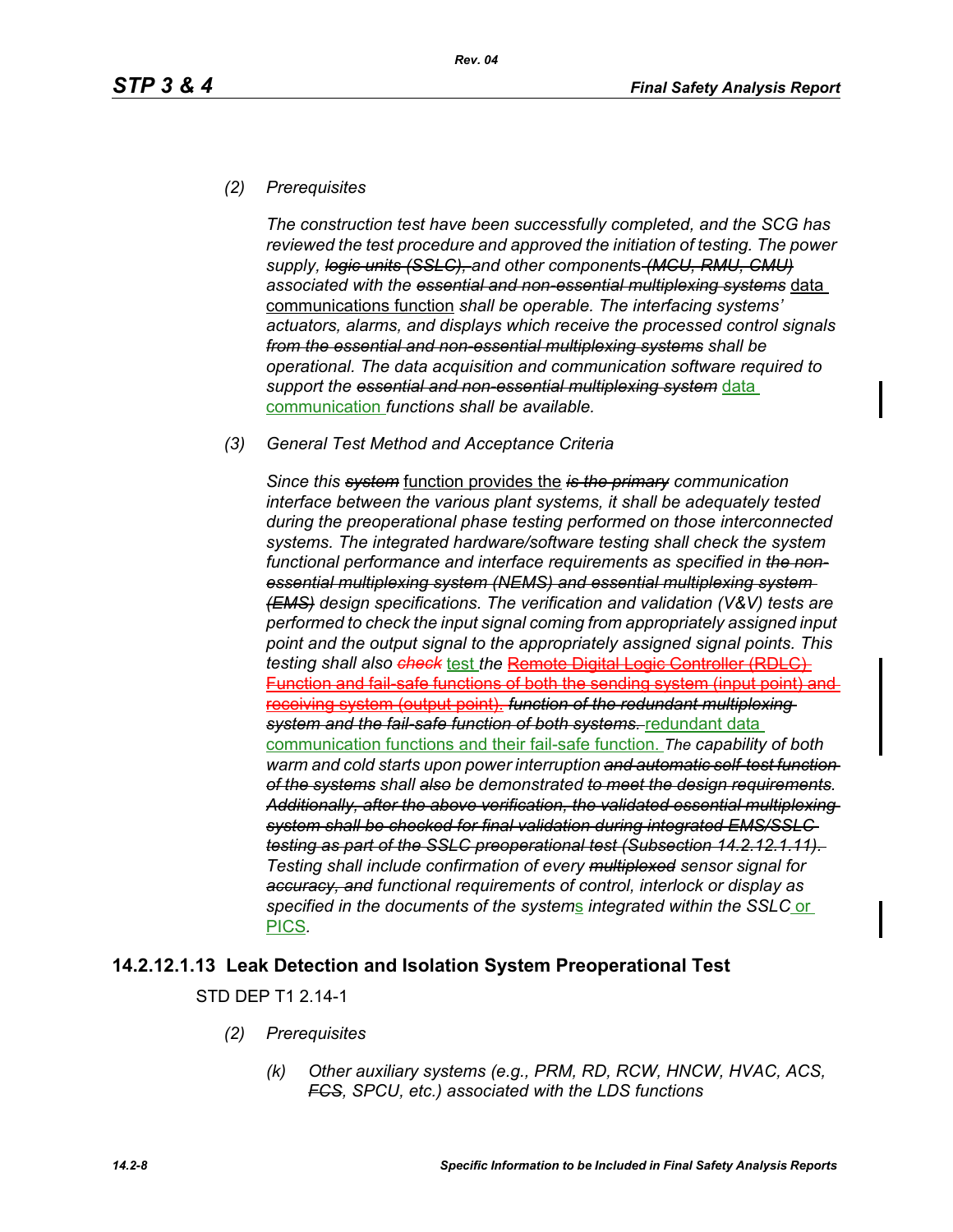## **14.2.12.1.14 Reactor Protection System Preoperational Test**

STD DEP T1 3.4-1

*(2) Prerequisites*

*Additionally, appropriate simulated RPS multiplexed input signals shall be provided for each of the four RPS divisions.*

### **14.2.12.1.16** *Process Computer* **Plant Information and Control SystemPlant Computer Functions Preoperational Test**

#### STD DEP T1 3.4-1

*(1) Purpose*

*To verify the proper operation of the Process Computer* Plant Information and Control *System (P*I*CS)* Plant Computer Functions (PCFs)*, including the Performance Monitoring and Control System (PMCS) and the Power Generation Control System (PGCS) and their related functions.*

*(3) General Test Methods and Acceptance Criteria*

*Proper performance of system hardware and software will be verified by a series of individual and integral tests. These tests shall demonstrate that the P*I*CS* PCFs*, including PMCS and PGCS, operates properly as specified in Subsection 7.7.1.5 and applicable P*I*CS*PCF *design specifications through the following testing:*

*(d) Proper data transmission and interface with other plant equipment such as the multiplexing system, neutron monitoring system, ATLM, site host computer and emergency operation facility.*

## **14.2.12.1.17 Automatic Power Regulator Preoperational Test**

*(2) Prerequisites*

*The Process Computer* **Plant Information and Control System**Plant Computer Functions*, RCIS, RFC System, Turbine Control System, SB&PC System, and other required system interfaces shall be available to support the specified system testing.*

## **14.2.12.1.18 Remote Shutdown System Preoperational Test**

STD DEP T1 2.14-1

STD DEP 8.3-1

*(2) Prerequisites*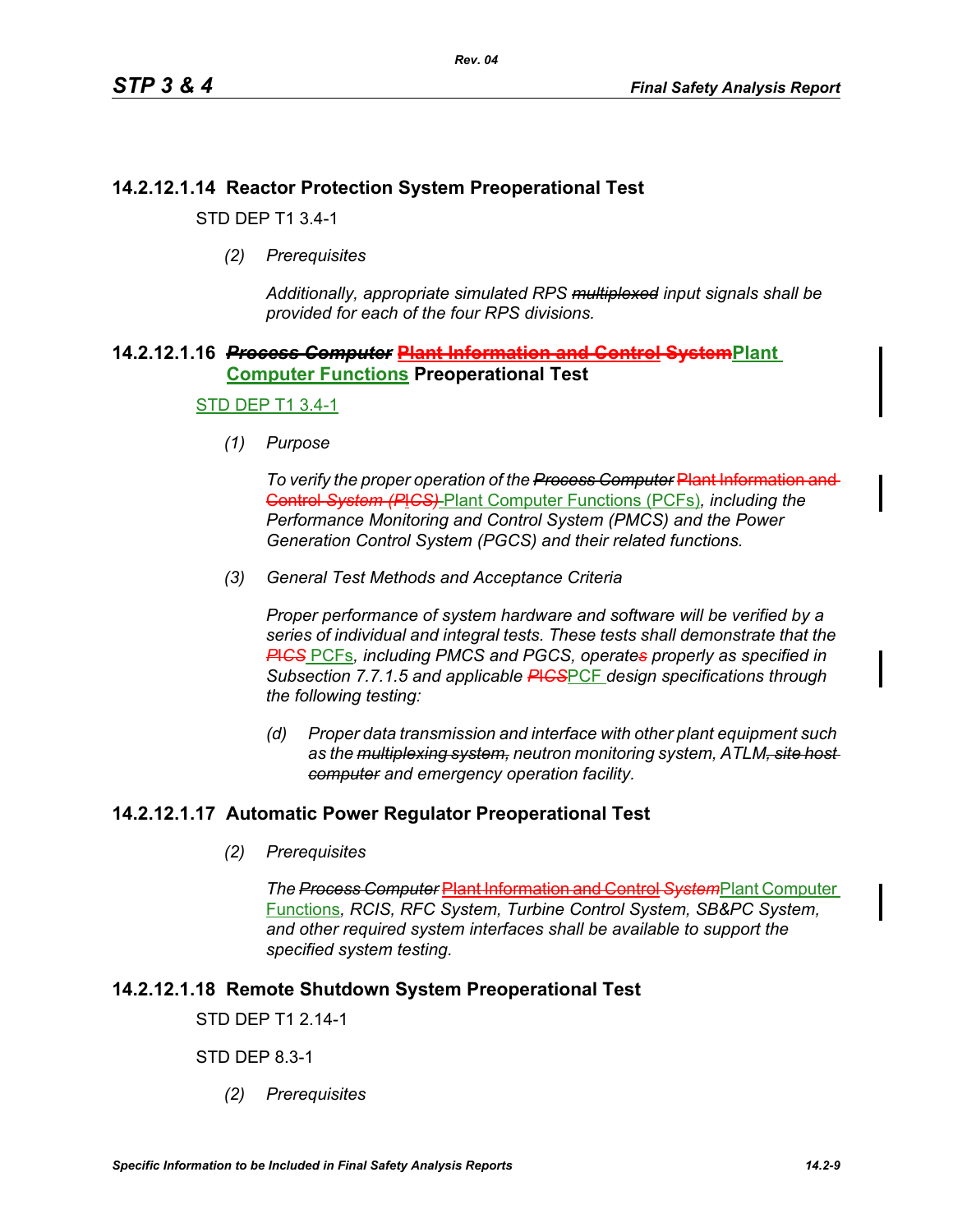*The construction tests have been successfully completed, and the SCG has reviewed the test procedure and approved the initiation of testing. Communication shall be established between the RSS panel, main control room, and each system associated with the RSS. Additionally, the 480 VAC and 6.9* 4.16 *kVAC electrical power system shall be in operation and available and 125 VAC/125 VDC control power shall be supplied to the remote shutdown panel. The applicable portions of the RHR, HPCF, RCW, RSW, NBS, ACS, FCS and MUWC shall be available, as needed, to support the specified testing.*

## **14.2.12.1.45.4 Electrical Power Distribution System Preoperational Test**

STD DEP 8.3-1

#### STD DEP Admin

*(2)* Prerequisites

*The construction tests for the individual component associated with the EPDS have been successfully completed, and the* Startup Coordination Group *(SCG) has reviewed the test procedure and approved the initiation of testing. All the necessary permanently installed and test instrumentation shall have been properly calibrated and operational. Appropriate electrical power sources shall be available for remote control, parameter information and annunciators associated with the electrical power distribution system. Adequate ventilation to both switchgear and battery rooms shall be available and operational. The portion of Fire Protection System covering the EPDS areas shall be available for use. Additionally, the plant EPDS (27 kV, 6.9 kV,* 13.8 kV, 4.16kV, *480V, and 120 VAC, and 125 VDC power) shall be installed prior to this test.*

### **14.2.12.1.50 Fuel-Handling and Reactor Component Servicing Equipment Preoperational Test**

STD DEP 9.1-1

*(3) General Test Methods and Acceptance Criteria*

*Fuel-handling and reactor component servicing equipment testing described herein includes that of the reactor building crane, refueling* machine *bridge, auxiliary platform, and the associated hoists and grapples, as well as other lifting and rigging devices.* 

*Performance shall be observed and recorded during a series of individual component and integrated system tests. These tests shall demonstrate that the system operates properly as described in Subsection 9.1.4 during following testing:*

*(d) Proper assembly and operation of reactor vessel servicing equipment, including reactor vessel servicing tools, main steamline plugs, shroud*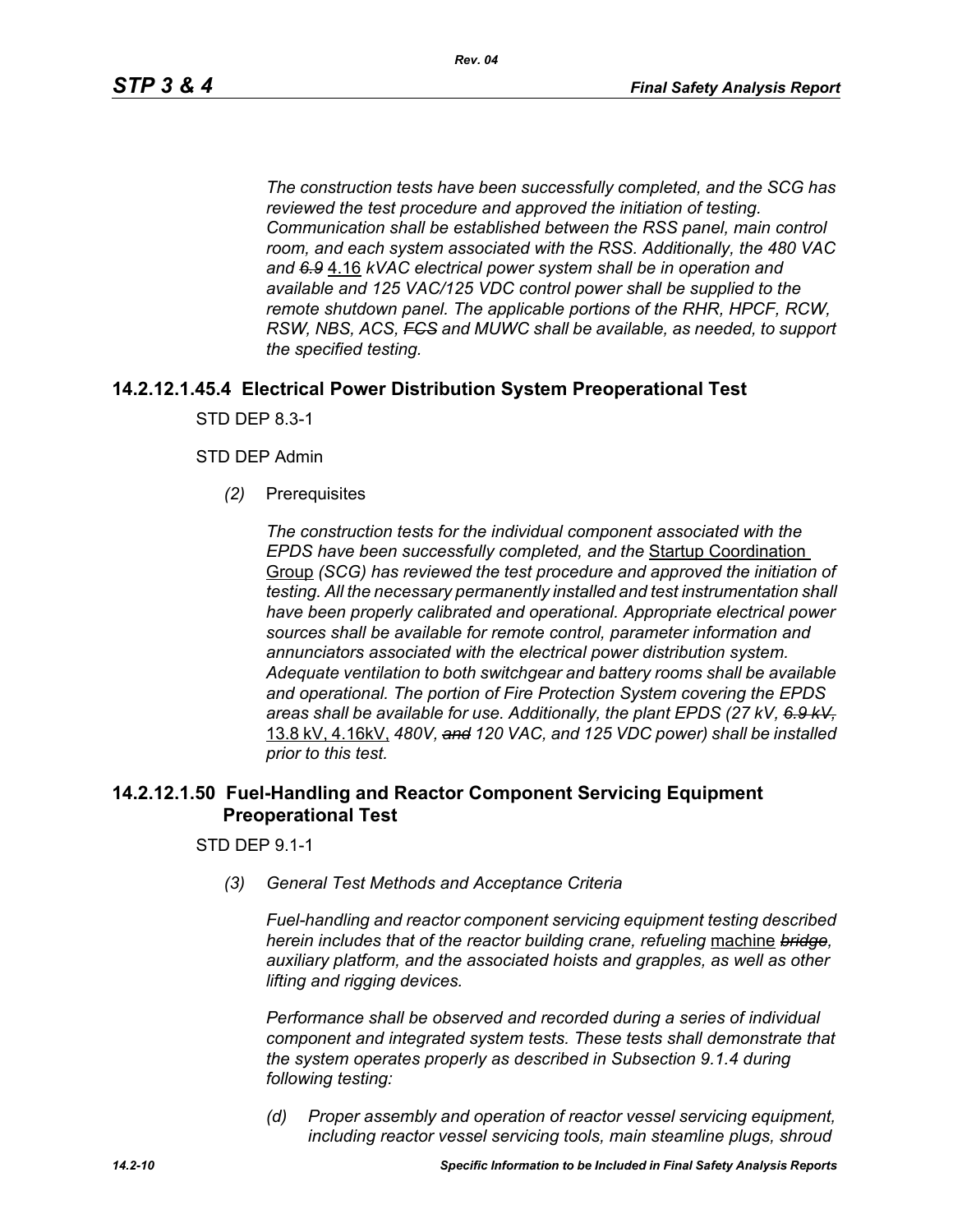*head stud wrench, head holding pedestal, RPV head tensioning and detensioning, dryer/separator strongback, and* RPV *head strongback carousel* and stud tensioning system*.*

*Rev. 04*

- *(f) Dynamic and static load testing of all cranes, hoists, and associated lifting and rigging equipment, including static load testing at 125% of rated load and full operational testing at 100% of rated load.* Heavy load strongbacks will be tested to ANSI 14.6 requirements.
- *(h) Proper installation and operation of fuel servicing equipment, such as fuel preparation machine, new fuel inspection stand, channel bolt wrenches and handling tools,* and *general-purpose grapples and fuel pool vacuum sipper.*
- *(i) Correct installation and operation of under-reactor vessel servicing equipment, including FMCRD servicing tools and handling equipment, incore flange seal test plug* sealing equipment*, and RIP handling equipment.*

# **14.2.12.1.51 Expansion, Vibration and Dynamic Effects Preoperational Test**

STD DFP T1 2 14-1

- *(2) Prerequisite*
	- *(b) The BOP scope of piping systems are as follows:*
		- *(xiii) FCS hydrogen recombiner piping* Not Used

## **14.2.12.1.52 Reactor Vessel Flow-Induced Vibration Preoperational Test**

The following supplement augments that provided by this subsection.

For STP 3 & 4 reactor internals testing requirements reference Tier 2 Subsections 3.9.2.3 and 3.9.2.4.STP 3 is designated as the prototype ABWR plant in accordance with the guidance in Regulatory Guide 1.20, Revision 3. STP 4 is considered a Category I, non-prototype plant.

For STP 3, the report provided in Reference 3.9-13 summarizes the analytical portion of the program in terms of maximum vibrational response levels of overall structures and components and the measurement and inspection plans.

For STP 4, Reference 3.9-14 summarizes the analytical models and validation and predictive analysis results for the reactor internals, and includes the inspection plan.

## **14.2.12.1.55 Reactor Water Chemistry Control Systems Preoperational Test**

STD DFP T1 2 14-1

*(2) Prerequisites*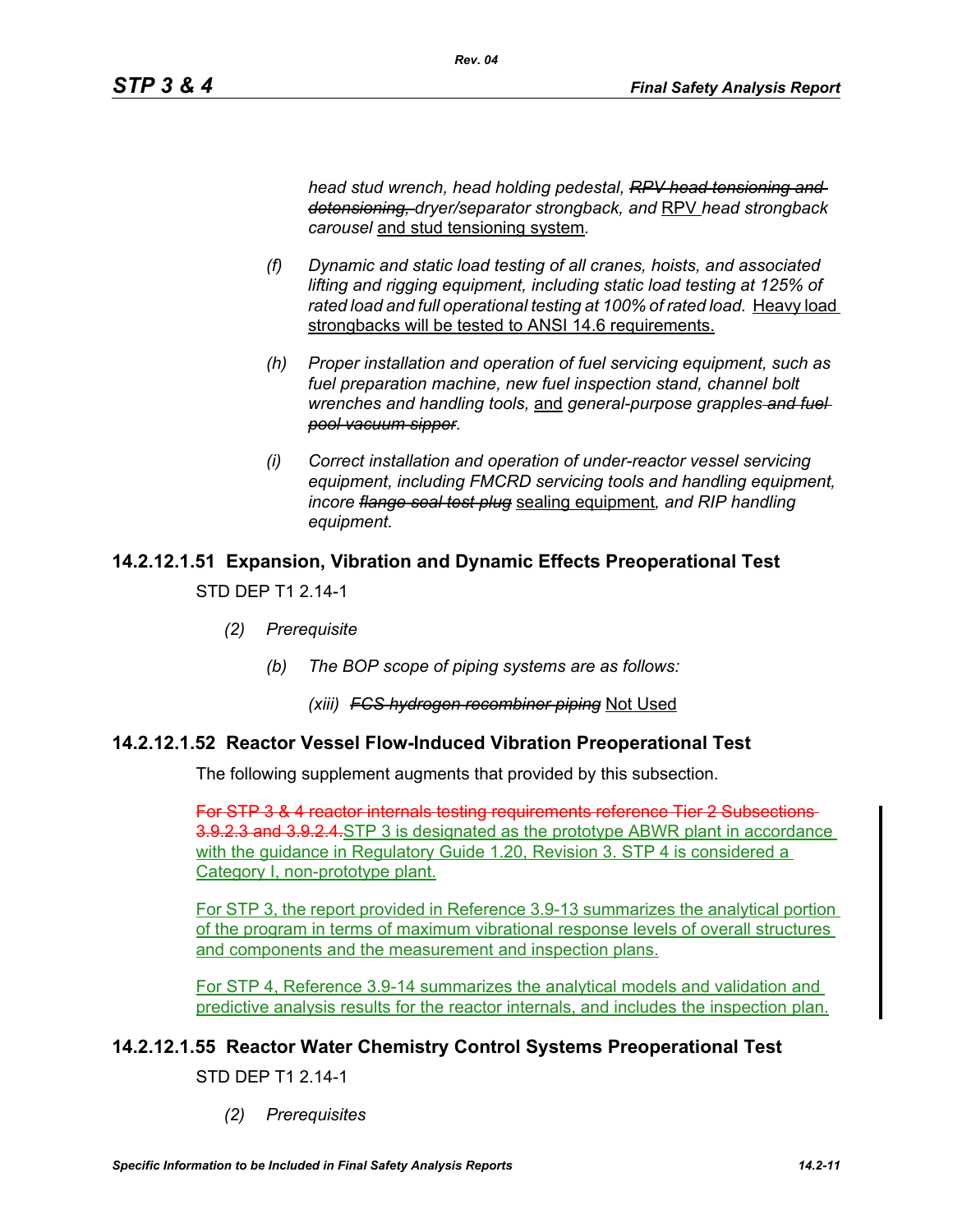*The construction tests have been successfully completed, and the SCG has reviewed the test procedure(s) and approved the initiation of testing. The FCS, Offgas System, appropriate electrical power, and other required interfacing systems shall be available, as needed, to support the specified testing.*

The following supplement augments that provided by this subsection.

Testing for systems that will not be placed in service during the initial operating cycle may be deferred.

## **14.2.12.1.70 Main Turbine and Auxiliaries Preoperational Test**

STD DEP Admin

*(2) Prerequisites*

*To the extent practicable, a temporary steam supply shall be available to apply to the main turbine and reactor feed pump seals.*

#### **14.2.12.1.72** *Flammability Control System Preoperational Test* **Not Used**

#### STD DEP T1 2.14-1

*(1) Purpose*

*To verify the ability of the Flammability Control System (FCS) to recombine hydrogen and oxygen and therefore maintain the specified inert atmosphere in the primary containment during long term post accident conditions.*

#### *(2) Prerequisites*

*The construction tests, including the pressure proof test, have been successfully completed, and the SCG has reviewed the test procedure and approved the initiation of testing. All system instrumentation shall be in accordance with the FCS instrument data sheets and calibrated per instrument supplier's instructions. All services, including water, electricity and communications, shall be available and performing at their rated design levels (flow, voltage, pressure, etc.). The wetwell and drywell airspace regions of the primary containment shall be intact, and all other required interfaces shall be available, as needed, to support the specified testing.*

*(3) General Test Methods and Acceptance Criteria*

*Performance shall be observed and recorded during a series of individual omponent and integrated system tests. This test shall demonstrate that the*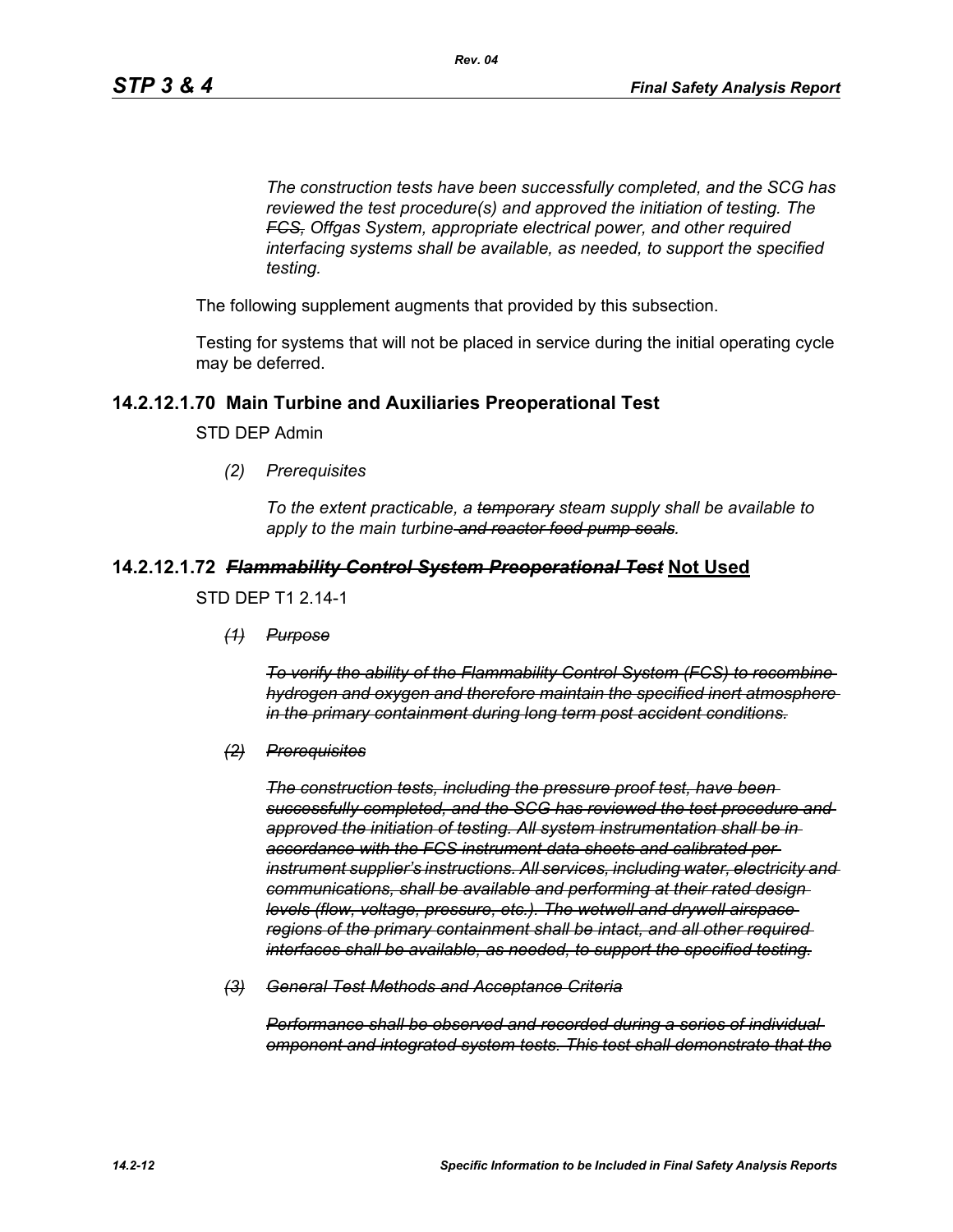*FCS operates properly as specified in Subsection 6.2.5 and applicable FCS design specifications through the following testing:*

- *(a) Proper operation of instrumentation and system controls in all combinations of logic*
- *(b) Verification of various component alarms including alarm actuation and reset, alarm set value, alarm indication and operating logic*
- *(c) Proper operation of all motor-operated and air-operated valves, including stroking using valve opening/closing switches at the control room, verification of indicator lamp, timing and isolation function, if applicable*
- *(d) Proper system operating conditions (i.e., the system shall be operated normally without any abnormalities, vibration, or leakage in components, valves, and piping within the FCS) for the following test cases while the FCS is in accident operating mode and regular testing mode of operation as defined in the design specification:*
	- *(i) Triple heater test for inside heater box temperature during steadystate operation*
	- *(ii) Blower running test for blower flow rate, flow control valve position and each line's gas flow rate*
	- *(iii) Reaction chamber heatup test for blower flow rate, flow control valve position, each line's gas flow rate and the time for heating up the reactor chamber*
- *(e) Proper operation of interlocks including operation of all components subject to interlocking, interlocking set value and operating logic*
- *(f) Proper operation of permissive, prohibit, and bypass functions*
- *(g) Proper system operation while powered from primary and alternate sources, including transfers, and in degraded modes for which the system is expected to remain operational*

#### **14.2.12.1.75 Liquid and Solid Radwaste Systems Preoperational Tests**

STD DFP 11 2-1

STD DEP 11.4-1

STD DEP Admin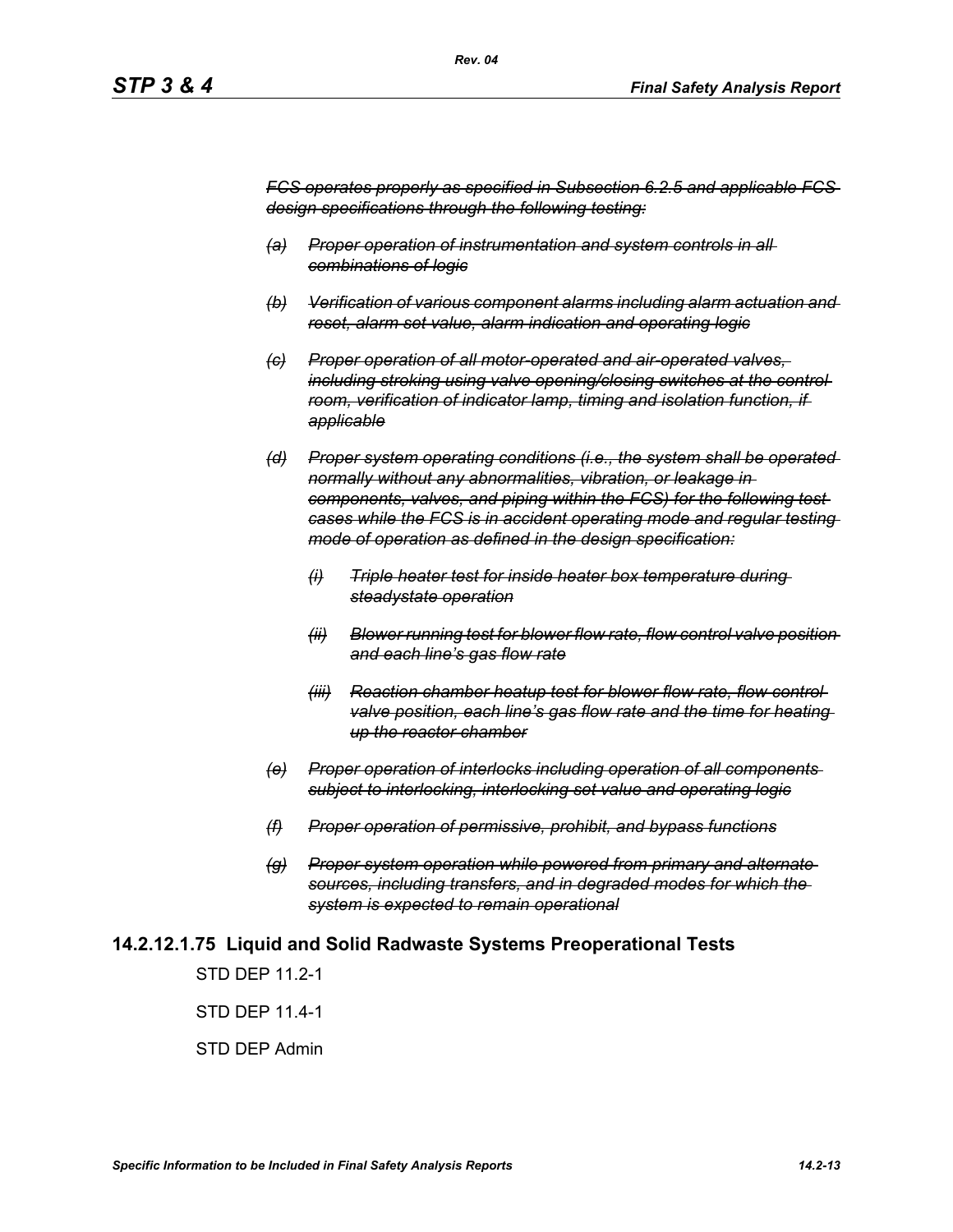- *(3) General Test Methods and Acceptance Criteria*
	- *(b) Proper operation of equipment protective features and automatic isolation functions, including those for ventilation systems and liquid effluent pathways* (as applicable)*.*
	- *(g) Acceptable functions of the thin film dryer, pelletizer, pellet filling machine, mixing tank, drum conveyor and incinerator during integrated solid radwaste system operation in solidifying, packaging, compacting, and incinerating processes, as specified by Subsection 11.4.*
	- *(h) Proper operation of filter and demineralizer regeneration cycles of the liquid radwaste system and their associated support facilities.*
	- *(j) Capability of the solid radwaste system to receive, process and transfer waste between designated locations using simulated waste variation in accordance with the Process Control Program (PCP).*
	- *(k) Proper operation of the automatic isolation function of radwaste system containment isolation valves upon receipt of a simulated containment isolation initiation signal.*

### **14.2.12.1.77 Ultimate Heat Sink Preoperational Test**

The conceptual design information in this subsection of the reference ABWR DCD is replaced with the following site-specific supplemental information.

*(2) Prerequisites*

*The construction tests have been successfully completed, and the SCG has reviewed the test procedure and approved the initiation of testing. All instrumentation and devices associated with the UHS has been properly calibrated. The HVAC System within spray pond* the RSW *pump* house *structure is operational and available. The Reactor Service Water System is operational and available for all anticipated modes of RSW System operation. Sufficient quantity of water are* is *available in the spray pond* UHS basin *for use. All of the required interfacing systems shall be available, as needed, to support the specified testing.*

- *(3) General Test Methods and Acceptance Criteria*
	- *(b) Proper operating conditions and performance capability of the UHS*  cooling tower *spray networks during all anticipated modes of the RSW System operations as specified in Subsection 9.2.5.4.1.*
	- *(d) Proper operation of the makeup water valve to maintain proper water level in the UHS spray pond* basin *through makeup line and maintain*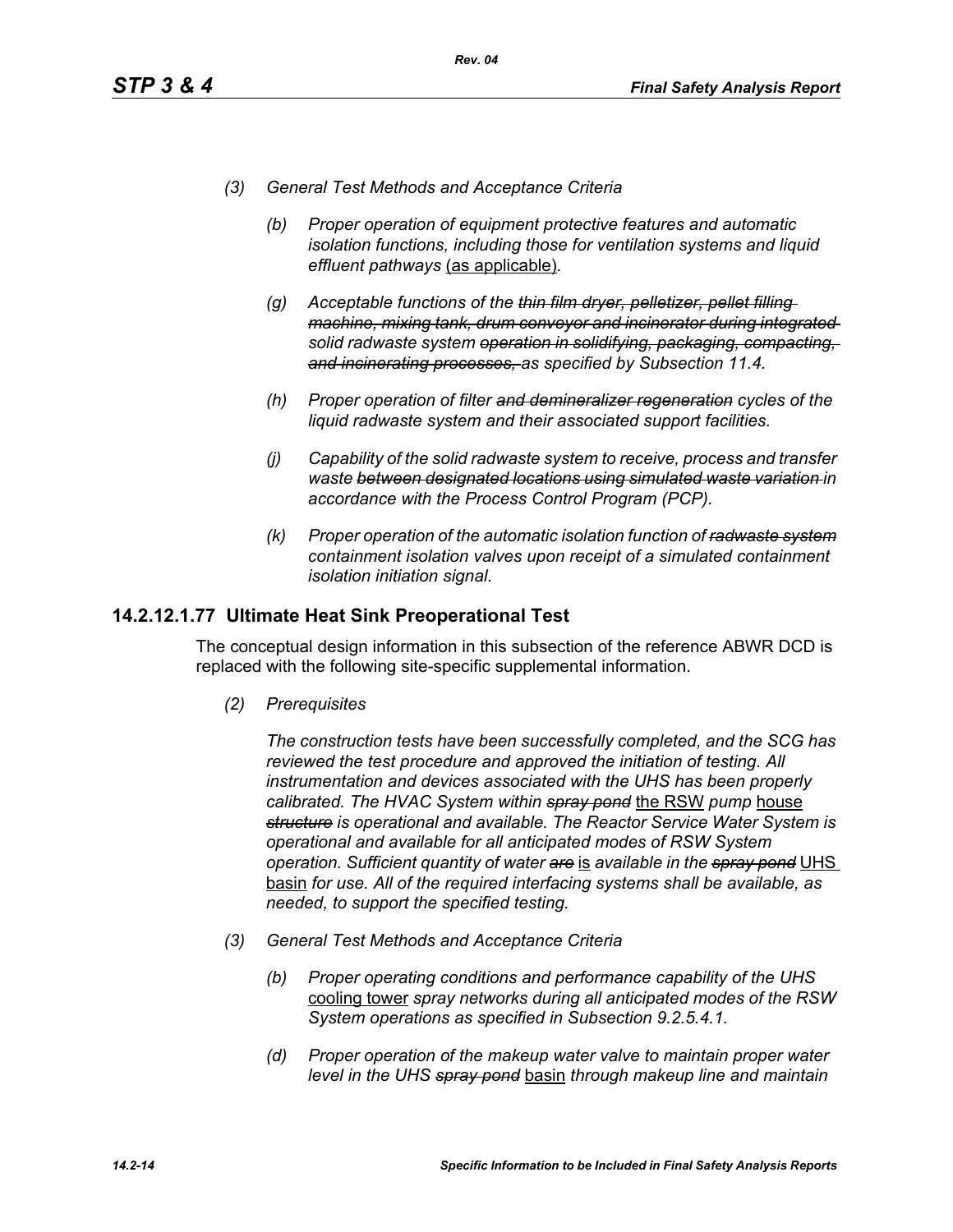*water quality in conjunction with the blowdown operation as specified in Subsection 9.2.5.3.4.*

*(e) Proper operation of blowdown from the UHS spray pond* basin *to remove excess water and maintain water quality control through the blowdown line as specified in Subsection 9.2.5.3.4.* 

*Rev. 04*

## **14.2.12.2.5 Control Rod Drive System Performance**

STD DEP 4.6-1

*(2) Prerequisites*

*The preoperational tests have been completed and plant management has reviewed the test procedures and approved the initiation of testing. For each scheduled testing iteration, the plant shall be in the appropriate operational configuration with the specified prerequisite testing complete. The applicable instrumentation shall be checked or calibrated, as appropriate. Additionally,*  a special test fixture contains a small pump associated hydraulic controls and *shall be available for performing drive line friction testing.*

### STD DEP 14.2-1

*(3) Description*

*In addition, the drive-line friction will be measured in terms of the pressure under hollow piston for each CRD at cold conditions (if not previously done during preoperational test phase) and again verified on four selected CRDs at rated temperature and pressure conditions during initial heatup of the startup test program.*

## **14.2.12.2.6 Neutron Monitoring System Performance**

STD DEP Vendor, Vendor Replacement

*(4) Criteria*

#### *Level 2*

*Each LRPM reading shall agree with its calibrated value within the accuracy specified by the GE Startup Test Specifications.*

*The total ATIP uncertainty (including random noise and geometry uncertainty components) shall be less than the limits specified by the GE Startup Test Specifications.*

## **14.2.12.2.7** *Process Computer* **Plant Information and Control SystemPlant Computer Functions Operation**

#### STD DEP T1 3.4-1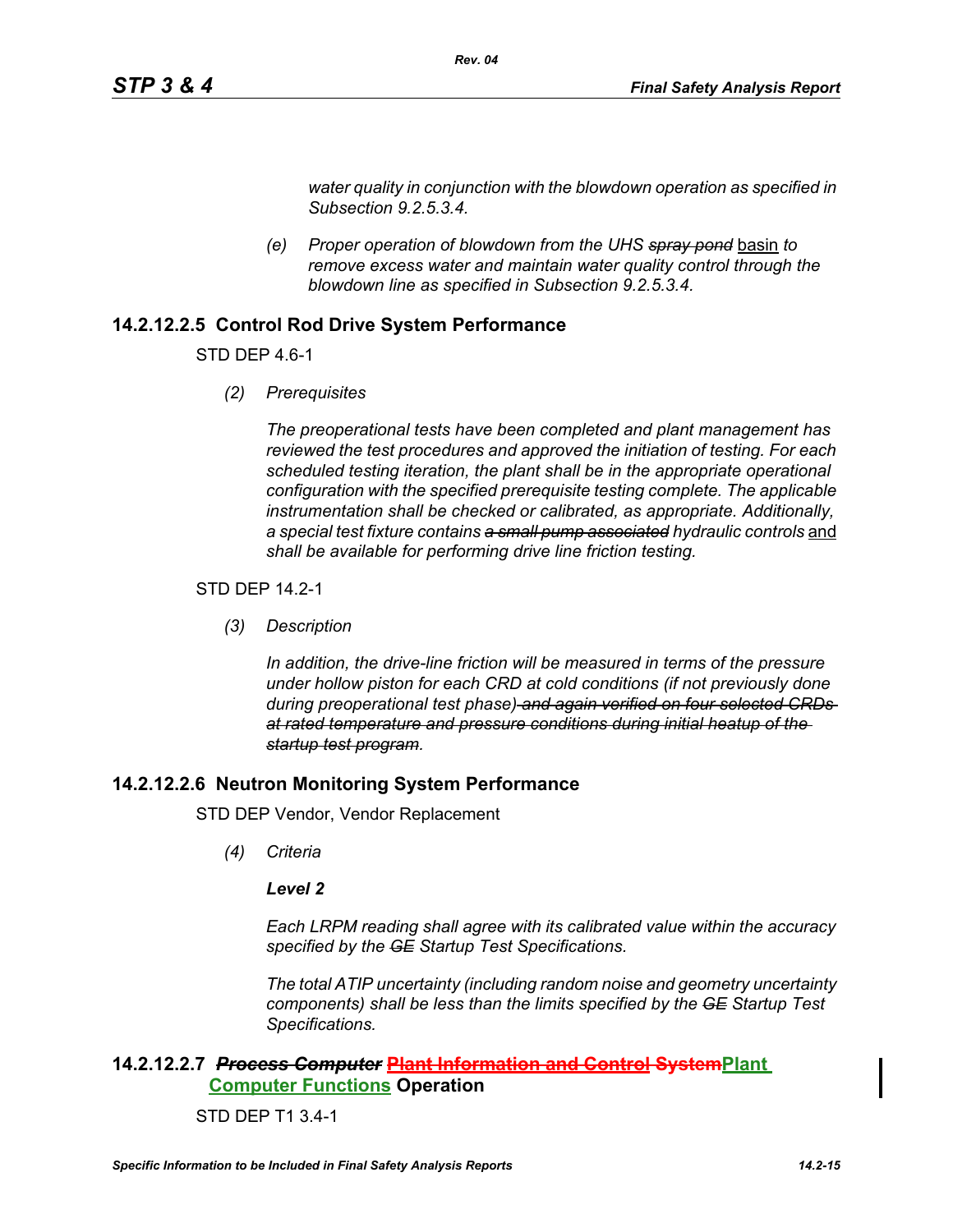### STD DEP Vendor, Vendor Replacement

*(1) Purpose*

*To verify the ability of the Process Computer* Plant Information and Control *System (P*I*CS)* Plant Computer Functions (PCFs) *to collect, process, and display plant data, execute plant performance calculations, and interface with various plant control systems during actual plant operating conditions.*

*(3) Description*

*During plant heatup and the ascension to rated power, the various process variables that are monitored by the P*I*CS*PCFs *and required by the reactor core performance and plant performance calculations begin to enter their respective ranges for normal plant operation. During this time, it will be verified that the P*I*CS*PCFs *correctly receives, validates, processes, and displays the applicable plant information. Recording and playback features will also be tested. Data manipulation and plant performance calculations using actual plant inputs will be verified for accuracy, using independent calculations for comparison. Also, the ability of the P*I*CS*PCFs *to interface correctly with other plant control systems during operation will be demonstrated.*

*(4) Criteria*

#### *Level 2*

*The reactor core performance calculation programs that calculate the core performance parameters (MCPR, MAPLHGR, and MLHGR) and LPRM gain adjustment factors shall produce results that agree with an independent method of calculation within the accuracy specified by the GE Startup Test Specifications.*

#### **14.2.12.2.8 Core Performance**

STD DEP Vendor, Vendor Replacement

*(4) Criteria*

#### *Level 1*

*For any non-GE fuel only, the Maximum Linear Heat Generation Rate (MLHGR) shall not exceed the limits specified by the plant Technical Specifications.*

#### **14.2.12.2.9 Nuclear Boiler Process Monitoring**

*(4) Criteria*

*Level 2*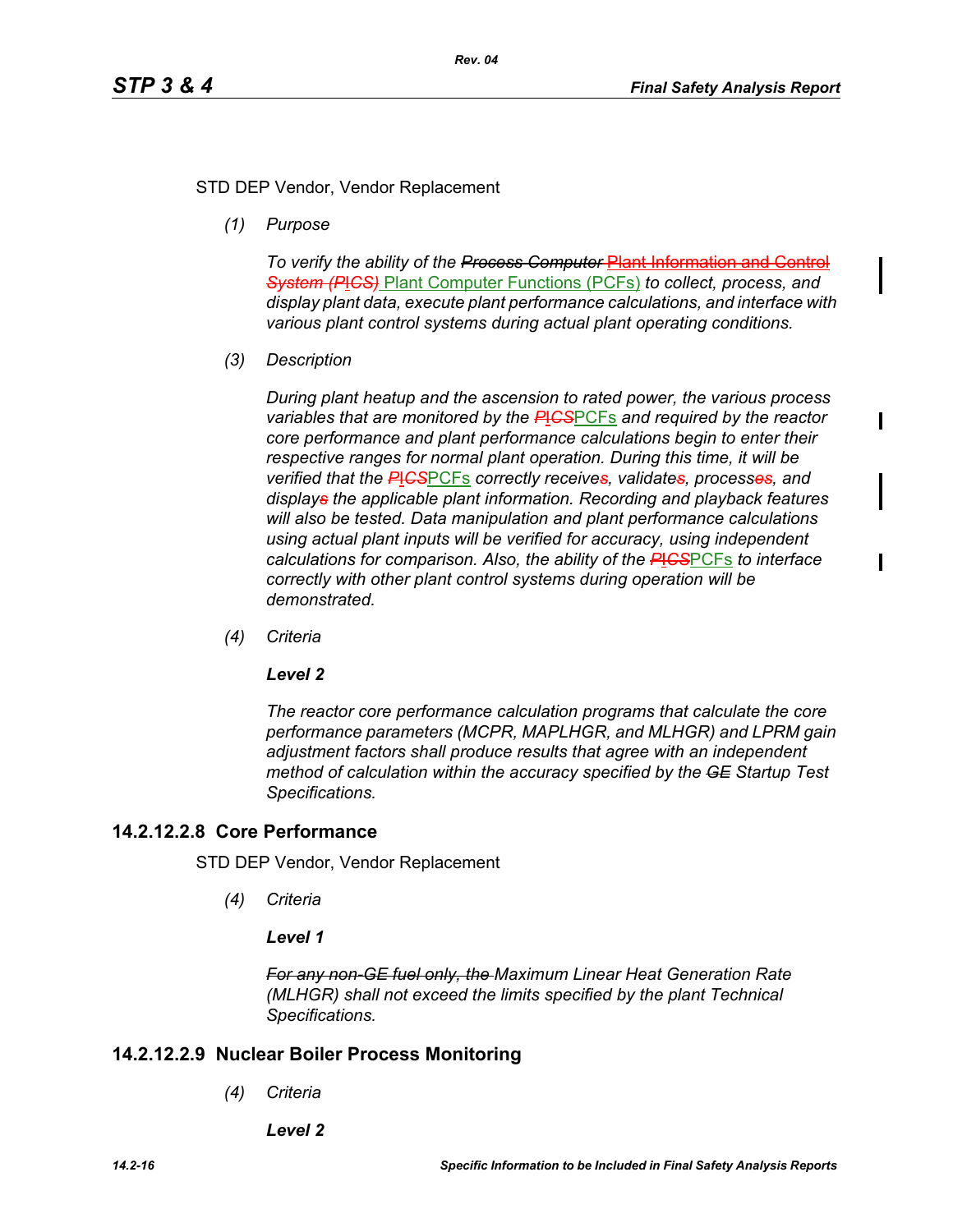*The difference between the actual reference leg temperature and the value(s) assumed during initial calibration shall be less than that amount which will result in a scale end point error as specified in the GE Startup Test Specifications (i.e., 1% of the instrument span for each range).* 

*With all recirculation pumps in operation at rated core flow and power conditions, the bottom head temperature as measured by the bottom drain line thermocouple shall agree with the saturated water temperature corresponding to steam dome pressure within the accuracy specified by the GE Startup Test Specifications.*

## **14.2.12.2.12 Reactor Internals Vibration**

The following supplement augments that provided by this subsection.

*Rev. 04*

For STP 3 & 4 reactor internals vibration assessment program reference Subsections 3.9.2.3, 3.9.2.4, and 3.9.2.6.

STP 3 is designated as the prototype ABWR plant in accordance with the guidance in Regulatory Guide 1.20, Revision 3. STP 4 is a Category I, non-prototype plant.

For STP 3, Reference 3.9-13 summarizes the analytical models, predictive analysis results, and the measurement and inspection plans.

For STP 4, Reference 3.9-14 summarizes the analytical models and predictive analysis results, and includes the inspection plan.

## **14.2.12.2.13 Recirculation Flow Control**

STD DEP Vendor, Vendor Replacement

*(4) Criteria*

#### *Level 2*

*For any of the above test maneuvering, no high flux scram shall result as stated in the applicable Recirculation Flow Control System Design Specification and the trip avoidance margins shall at least comply with the requirements as stated in the GE Startup Test Specifications (i.e., at least 7.5% for neutron flux and 5.0% for simulated heat flux).*

### **14.2.12.2.15 Pressure Control**

*(4) Criteria*

#### *Level 2*

*For all pressure controller transients, no high flux or vessel pressure scram shall result and the trip avoidance margin shall at least meet the requirements*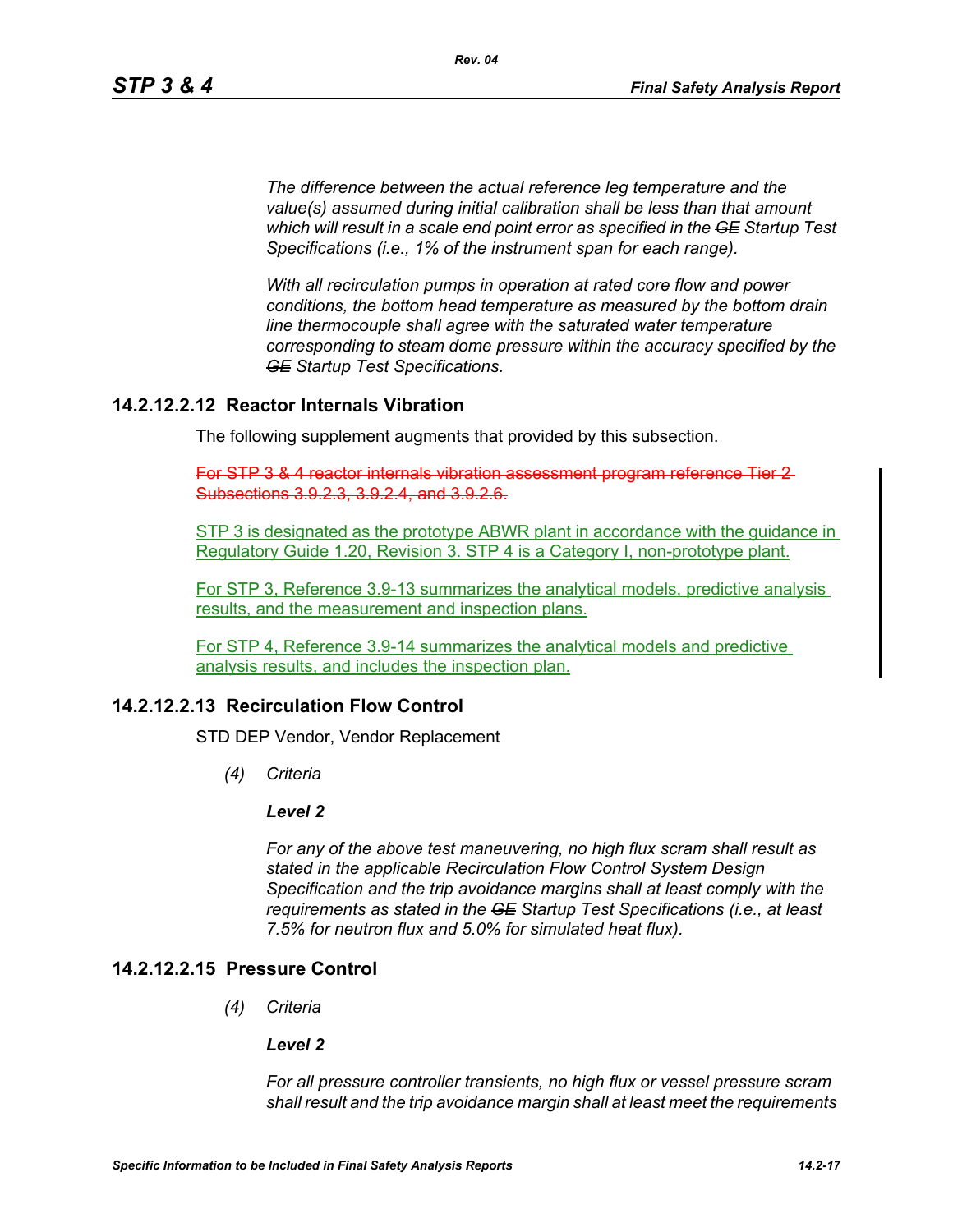*as stated in the GE Startup Test Specifications (i.e., at least 7.5% for neutron flux, 5.0% for simulated heat flux and 68.6 kPaD for vessel pressure).*

*Rev. 04*

#### **14.2.12.2.16 Plant Automation and Control**

STD DEP T1 3.4-1

*(2) Prerequisites*

*Additionally, affected systems and equipment, including lower level control systems such as RCIS, recirc flow control, feedwater control and turbine control, as well as monitoring and predicting functions of the plant process computer and/or automation computer* PICSPCFs*, shall have been adequately tested under actual operating conditions.*

#### **14.2.12.2.17 Reactor Recirculation System Performance**

STD DEP Vendor, Vendor Replacement

*(4) Criteria*

#### *Level 2*

*At rated power and flow, the measured core pressure drop shall not exceed the predicted value by an amount as required by the GE Startup Test Specifications.*

#### **14.2.12.2.22 RCIC System Performance**

STD DEP T1 2.4-3

STD DEP Vendor, Vendor Replacement

*(1) Description*

*The RCIC System will be tested in two ways, through a full flow test line leading to the suppression pool and by flow injection directly into the reactor vessel. The first set of tests will consist of manual and automatic mode starts and steady-state operation at 1.03 MPaG and near rated reactor pressure conditions, in the full flow test mode. During these tests, an attempt will be made to throttle pump discharge pressure in order to simulate reactor pressure and the expected pipeline pressure drop. This testing is done to demonstrate general system operability. After the operability demonstration, the RCIC turbine speed control loop will be adjusted at near rated reactor pressure conditions. Reactor vessel injection tests at near rated reactor pressure will follow to complete the controller adjustments, as necessary, and to demonstrate automatic starting from hot standby condition. Subsequently, a reactor vessel injection demonstration at 1.03 MPaG reactor pressure, including an automatic mode start and stability demonstration, shall be conducted to verify satisfactory system performance under the final set of*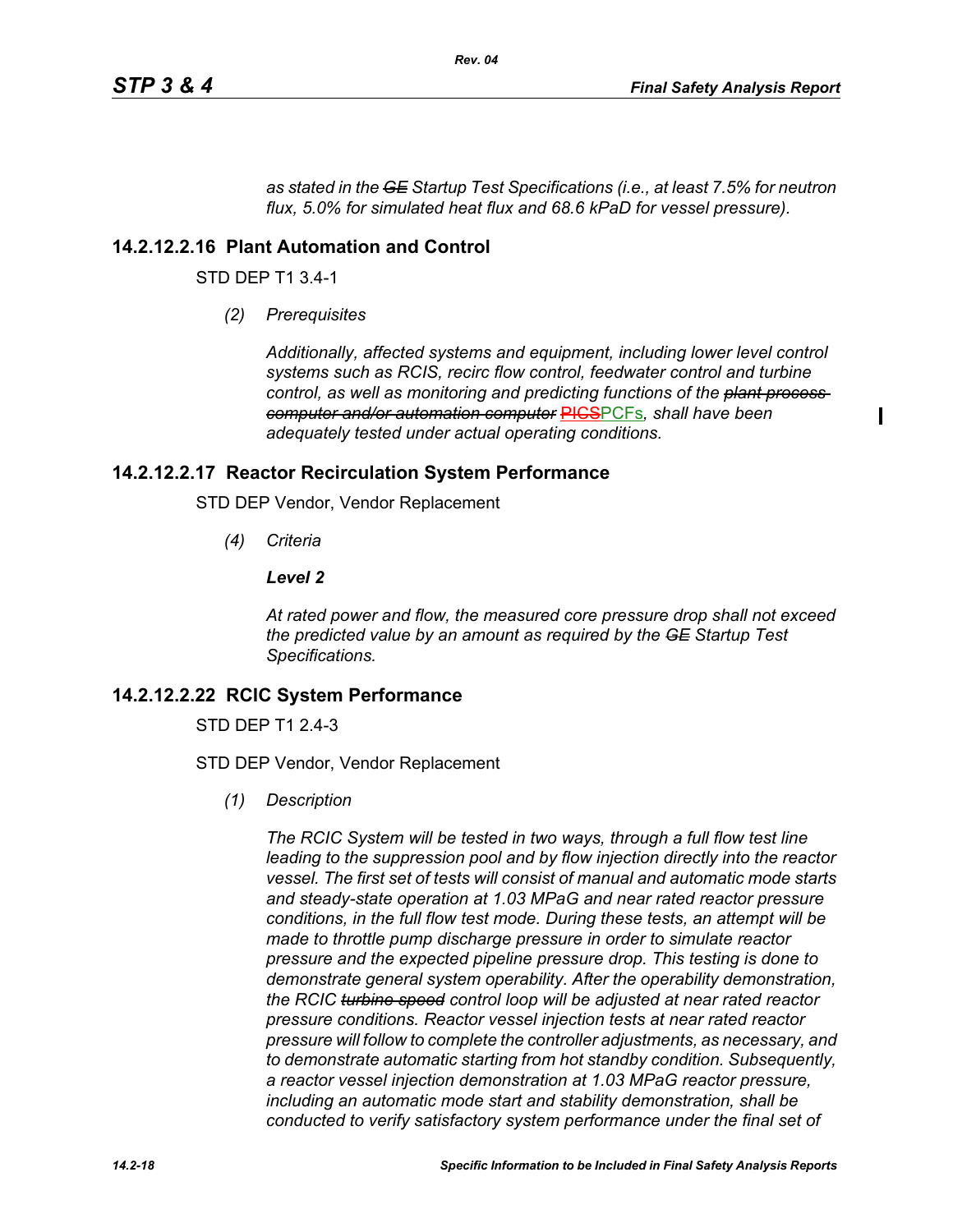*optimized controller settings. Proper controller adjustment is verified by introducing small step disturbances in speed and flow demand and then demonstrating satisfactory system response at both low RCIC pump flow (but above minimum turbine speed) and near rated RCIC pump flow conditions, in order to span the RCIC operating range.*

*(2) Criteria*

*Level 2*

*The RCIC turbine speed and pump flow control loops shall be adjusted so that the RCIC System flow related variable responses to test inputs are at least quarter-damped (i.e., the decay ratio of the second-to-first overshoot of each variable is less than or equal to 0.25) as stated in the applicable RCIC System Design Specification.*

*The RCIC Turbine Gland Seal System shall be capable of preventing significant steam leakage to the atmosphere.*

*For automatic start tests, in order to provide margins to overspeed and isolation trip setting, the transient start first and subsequent turbine speed peaks shall not exceed the requirement specified by the GE Startup Test Specifications.*

*The RCIC Turbine Steam Supply line high flow isolation trip shall be calibrated to actuate at the value specified in the plant Technical Specifications.*

#### **14.2.12.2.25 Turbine Valve Performance**

STD DEP Vendor, Vendor Replacement

*(4) Criteria*

#### *Level 2*

*During full closure testing of individual turbine control, stop, and bypass valves, the transient peak values of reactor vessel pressure, neutron flux, simulated fuel surface heat flux, and main steamline flow must have adequate scram avoidance margins as required by the GE Startup Test Specifications.*

### **14.2.12.2.26 MSIV Performance**

*(4) Criteria*

#### *Level 2*

*During full trip closure testing of individual MSIV, the transient peak values of reactor vessel pressure, neutron flux, simulated fuel surface heat flux, and*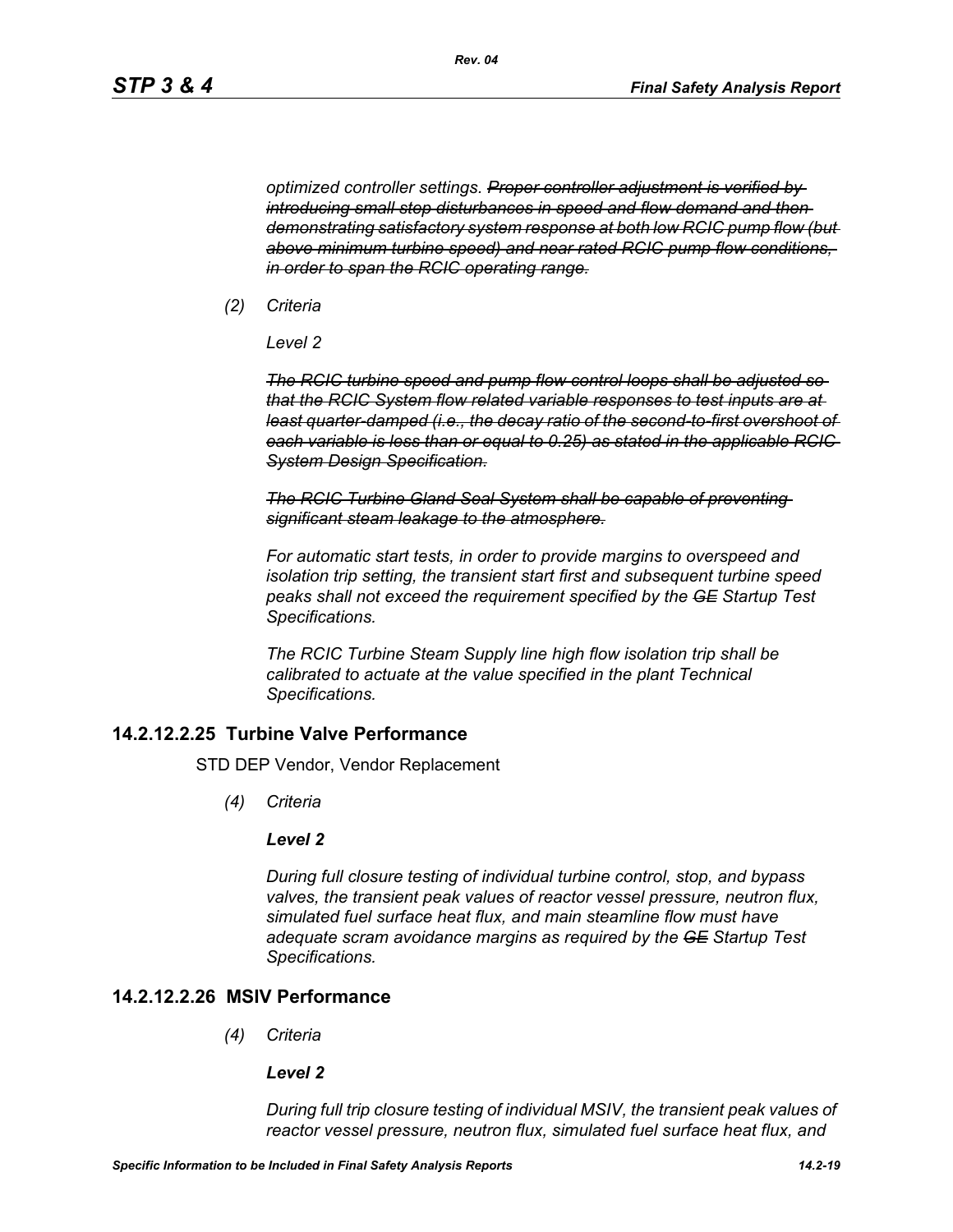*main steamline flow must have adequate scram avoidance margins as required by the GE Startup Test Specifications.*

#### **14.2.12.2.27 SRV Performance**

*(4) Criteria*

#### *Level 2*

*The temperature measured by thermocouples on the discharge side of the safety/relief valves shall return to the temperature recorded before the valve was opened within 5.6°C range as specified in the GE Startup Test Specifications.*

*During the manual actuation of each SRV, the steam flow discharge through the valve (as measured by change in MWe, BPV position etc.) shall not differ from the average of all the valve responses by more than the limit as specified in the GE Startup Test Specifications.*

#### **14.2.12.2.28 Loss of Feedwater Heating**

STD DEP Admin

*(4) Criteria*

*Level 1*

*The increase in simulated fuel surface heat flux shall not exceed the predicted Level 2 criterion value by more than 2%, as specified by the Transient Safety Analysis Design Report (TSADR)* Startup Test Analysis Report (STAR) *document*.

#### *Level 2*

*The increase in simulated fuel surface heat flux shall not exceed the predicted value referenced to the actual test values of feedwater temperature drop and power level. The predicted value is provided in the plant TSADR* STAR *and will be used as the basis to which the actual transient is compared.*

#### **14.2.12.2.29 Feedwater Pump Trip**

STD DEP Vendor, Vendor Replacement

*(4) Criteria*

#### *Level 2*

*The reactor shall avoid low water level scram by the margin required by the GE Startup Test Specifications from an initial water level halfway between the high and low level alarm setpoints.*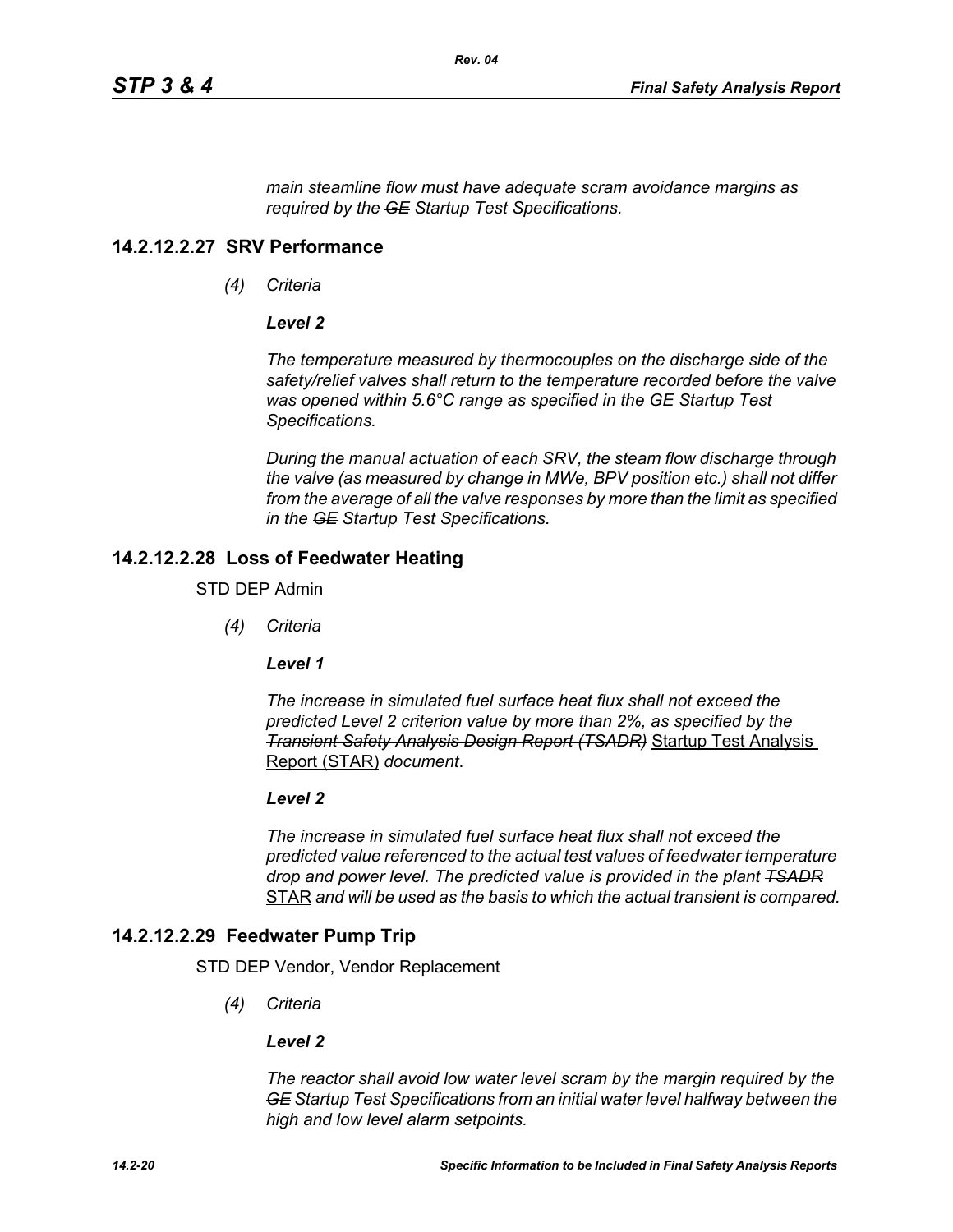## **14.2.12.2.30 Recirculation Pump Trip**

*(4) Criteria*

#### *Level 2*

*The reactor water level swell during RIP trip transients shall have a minimum scram avoidance margin as required by the GE Startup Test Specifications.*

*During RIP trip recovery, the scram avoidance margins for neutron flux and simulated fuel surface heat flux shall at least meet the requirements as specified by the GE Startup Test Specifications.*

## **14.2.12.2.33 Turbine Trip and Load Rejection**

#### STD DEP Admin

STD DEP Vendor, Vendor Replacement

*(4) Criteria*

#### *Level 1*

*For turbine trip or load rejection event at power levels greater than 50% of rated, bypass valve quick opening shall begin no later than the specified time delay following the start of stop/control valve closure, and bypass valves shall be opened to a point corresponding to greater than or equal to 80% of their capacity within the specified time interval from the beginning of stop/control valve closure. The time delay and time interval are specified in the GE Startup Transient Test Specifications.*

*Feedwater Control System settings must prevent flooding of the steamline following generator or turbine trip transients.*

*The core flow coastdown transient during the first three seconds after either turbine trip or load rejection at greater than 50% of rated power must be bounded by the limiting curves defined in the plant transient/stability performance requirements* Transient and Stability Basic Design Specification *document.*

*The positive change in vessel dome pressure occurring within 30 seconds after either turbine trip or load rejection at greater than 50% of rated power must not exceed the Level 2 criteria by more than 172.6 kPaD as specified by the Transient Safety Analysis Design Report (TSADR)* Startup Test Specification *document.*

*The positive change in simulated fuel surface heat flux shall not exceed the Level 2 criteria by more than 2% as specified by the applicable TSADR* Startup Test Specification *document.*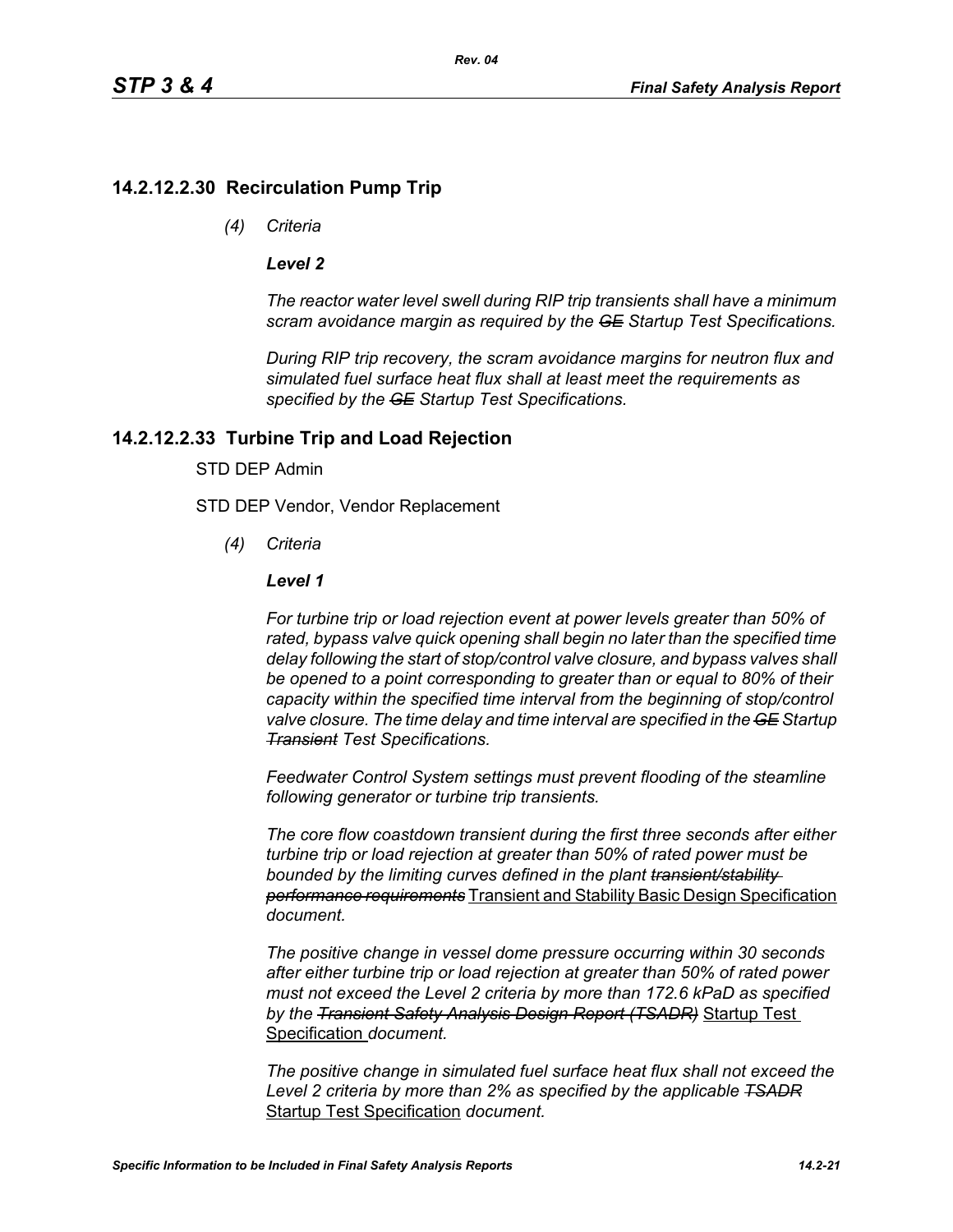#### *Level 2*

*If any SRVs open, the temperatures, measured by the thermocouples on the discharge side of the actuated SRVs must return to the temperature recorded before the valve was opened within 5.6°C range as specified by the GE Startup Test Specifications.*

*The positive change in vessel dome pressure and simulated fuel surface heat flux occurring within the first 30 seconds after the initiation of either turbine trip or load rejection must not exceed the predicted values referenced to actual test conditions of initial power level and vessel dome pressure and corrected for the measured control rod insertion speed and initiation time. The predicted values are provided in the applicable TSADR* STAR *document based on the beginning-of-cycle design basis analysis and shall be used as the basis to which the actual transient is compared.*

#### **14.2.12.2.34 Reactor Full Isolation**

*(4) Criteria*

#### *Level 1*

*The positive change in vessel dome pressure occurring within the first 30 seconds after closure of all MSIVs must not exceed the Level 2 criteria by more than 172.6 kPaD as specified by the applicable TSADR* Startup Test Specification *document.*

*The positive change in simulated fuel surface heat flux shall not exceed the Level 2 criteria by more than 2%, as specified by the applicable TSADR* Startup Test Specification *document.*

#### *Level 2*

*If any SRVs open, the temperature measured by the thermocouples on the discharge side of the actuated SRVs must return to the temperature recorded before the valve was opened within 5.6°C range as specified by the GE Startup Test Specifications.*

*The HPCF and RCIC Systems shall be initiated automatically, if the lowwater-level (Level 1.5 and 2, respectively) is reached during the initial transient following isolation. The minimum capacity and maximum delay time (including instrumentation delay) between the time vessel water level drops below the setpoint and makeup water enters the vessel shall meet the safety analysis requirements specified in the applicable plant transient/stability performance requirements* Emergency Core Cooling System Design Requirements and Startup Test Specifications *document*s*.*

*The positive changes in vessel dome pressure and simulated fuel surface heat flux occurring within the first 30 seconds after the closure of all MSIVs*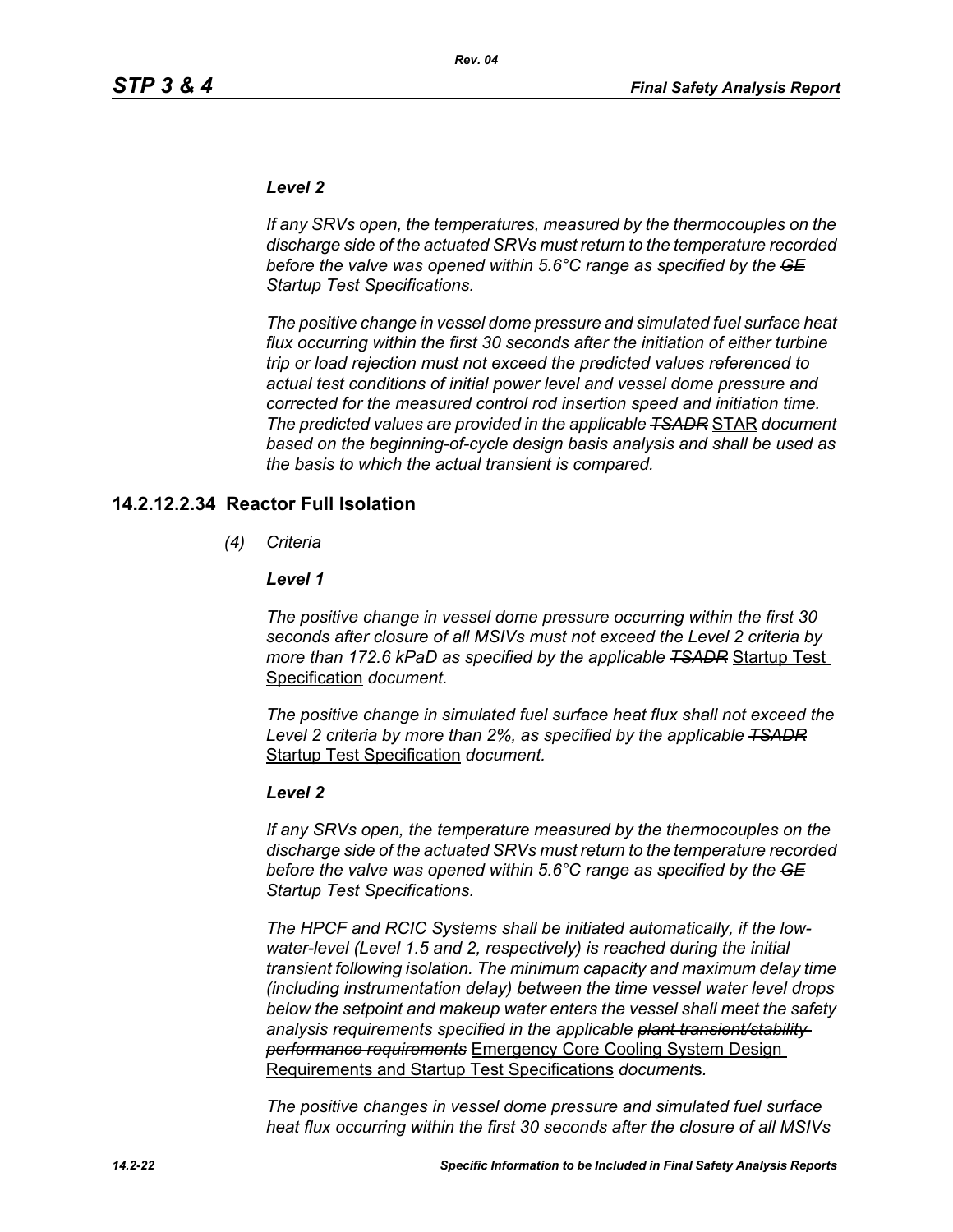*must not exceed the predicted values referenced to actual test conditions of initial power level and dome pressure and corrected for the measured control rod insertion speed and initiation time. The predicted values are provided in the applicable TSADR* STAR *document based on the beginning-of-cycle design basis and shall be used as the basis to which the actual transient is compared.*

### **14.2.13 COL License Information**

#### **14.2.13.1 Other Testing**

The following site-specific supplement addresses COL License Information Item 14.1.

FSAR Section 14.2S provides the additional testing requirements for the following systems.

- (1) Electrical switchyard and equipment
- (2) Personnel monitors and radiation survey instruments
- (3) Site security equipment

There is no automatic dispatcher control system for STP 3 & 4.

#### **14.2.13.2 Test Procedures/Startup Administrative Manual**

The following site-specific supplement addresses COL License Information Item 14.2.

The Startup Administrative Manual document delineates the processes that will be used to administer the Initial Test Program at STP 3 & 4. These processes include:

- Conduct of the test program (Subsection 14.2.4)
- **Review, evaluation, and approval of test results**
- Methods for controlling pre-fuel load checks, initial fuel loading, pre-critical testing and initial criticality
- Test program schedule
- **Determinations of operability and availability of interfacing support systems** requirements

 Startup Test Specification document provides guidance for sequencing testing during the Startup Test Phase. This scoping document contains the following elements for the Startup Test Phase of the Initial Test program:

■ Testing objectives and acceptance criteria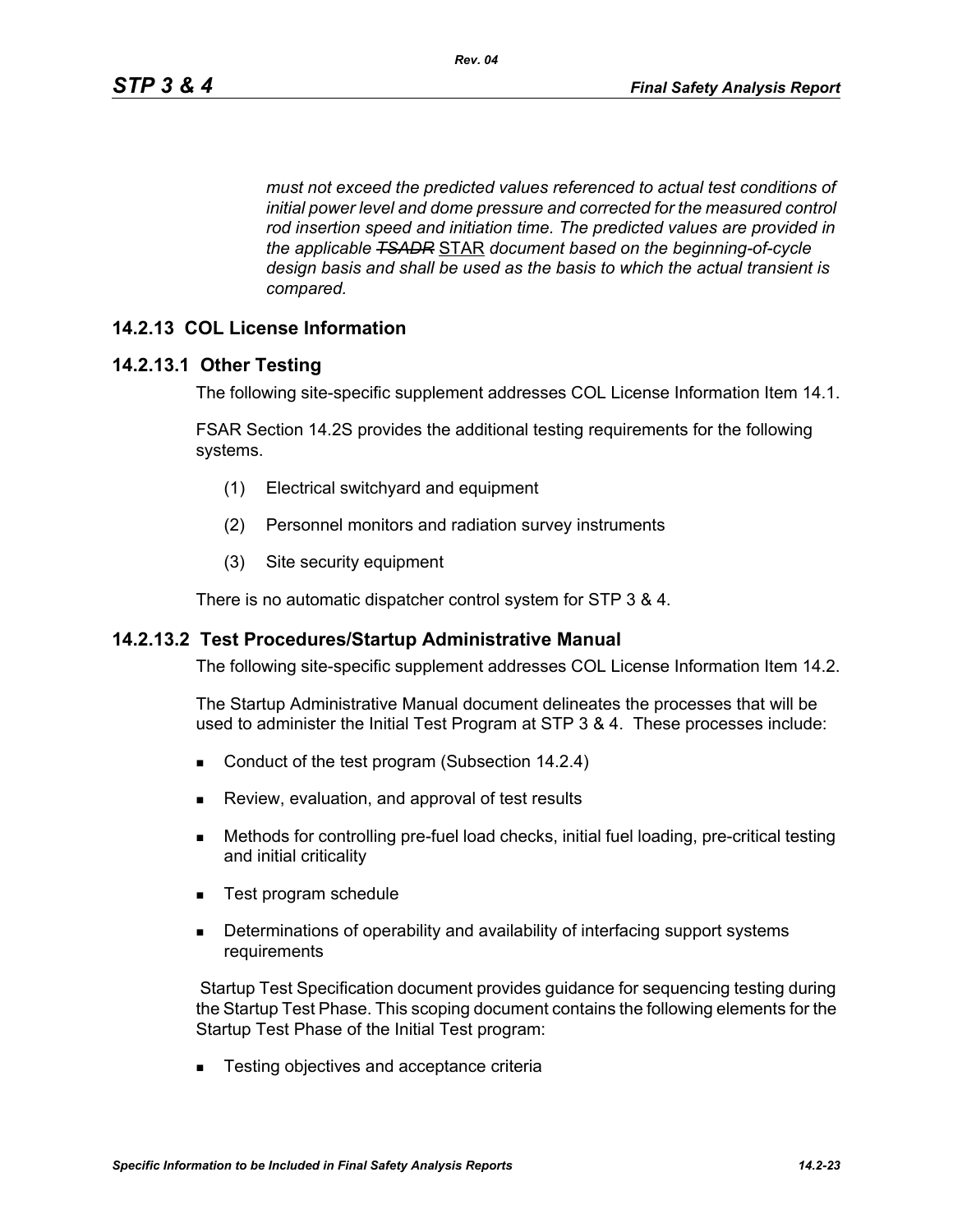- Plant operational conditions at which tests are to be conducted, testing methodologies to be utilized, specific data to be collected, and acceptable data reduction techniques.
- Reconciliation methods needed to account for test conditions, methods or results if testing is performed at conditions other than representative design operating conditions

Site-specific Preoperational and Startup Test Specifications, containing testing objectives and acceptance criteria, will be provided to the NRC at least 6 months prior to the start of the Initial Test Program. (COM 14.2-2) These scoping documents will delineate:

- Plant operational conditions at which tests are to be conducted, testing methodologies to be utilized, specific data to be collected, and acceptable data reduction techniques.
- Reconciliation methods needed to account for test conditions, methods or results if testing is performed at conditions other than representative design operating conditions.

Approved preoperational test procedures will be available for NRC review approximately 60 days prior to their intended use but no later than 60 days prior to fuel loading (Subsection 14.2.3). (COM 14.2-3)

Approved startup test procedures will be available for NRC review approximately 60 days prior to fuel loading (Subsection 14.2.3). (COM 14.2-4)